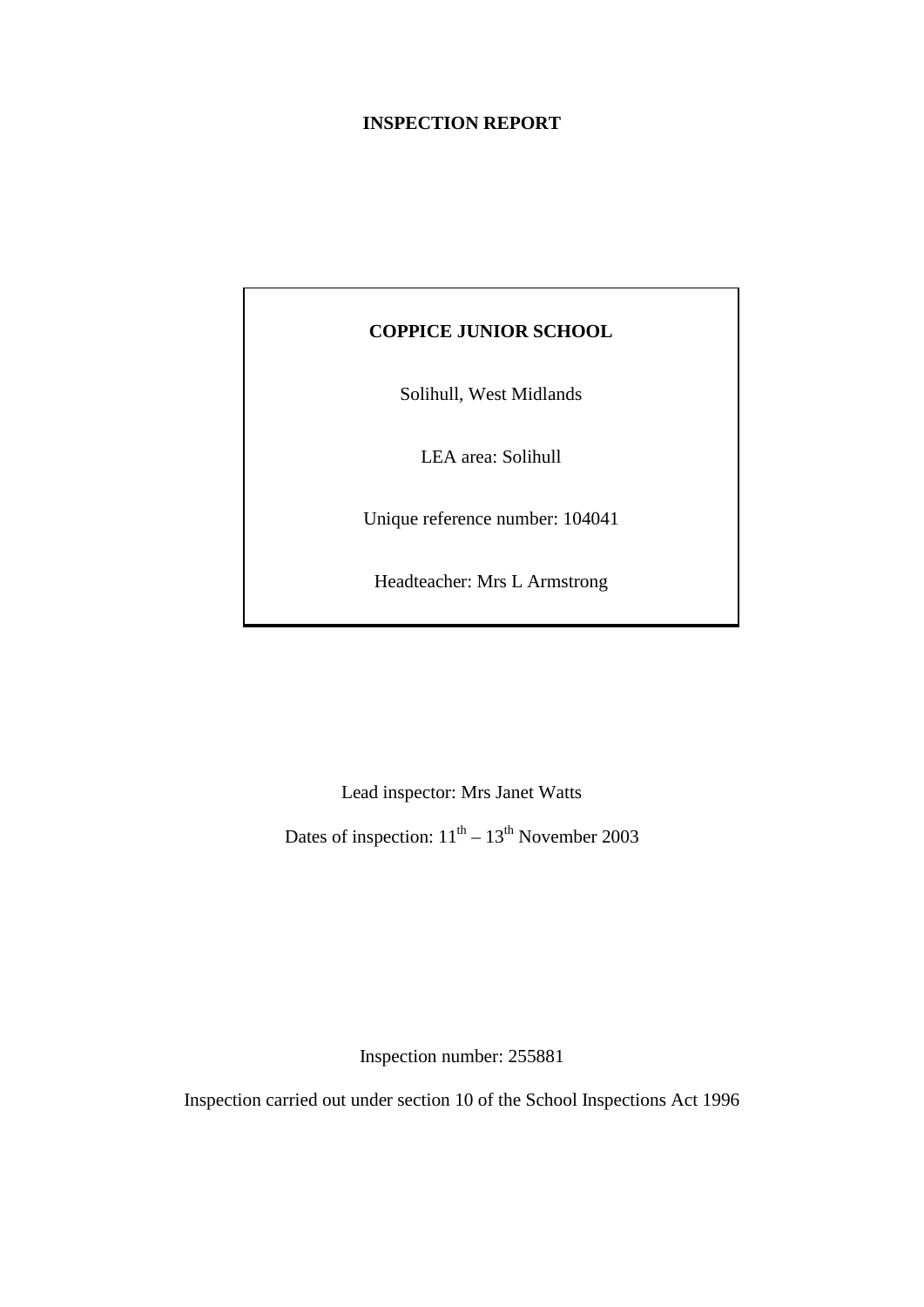### © Crown copyright 2003

This report may be reproduced in whole or in part for non-commercial educational purposes, provided that all extracts quoted are reproduced verbatim without adaptation and on condition that the source and date thereof are stated.

Further copies of this report are obtainable from the school. Under the School Inspections Act 1996, the school must provide a copy of this report and/or its summary free of charge to certain categories of people. A charge not exceeding the full cost of reproduction may be made for any other copies supplied.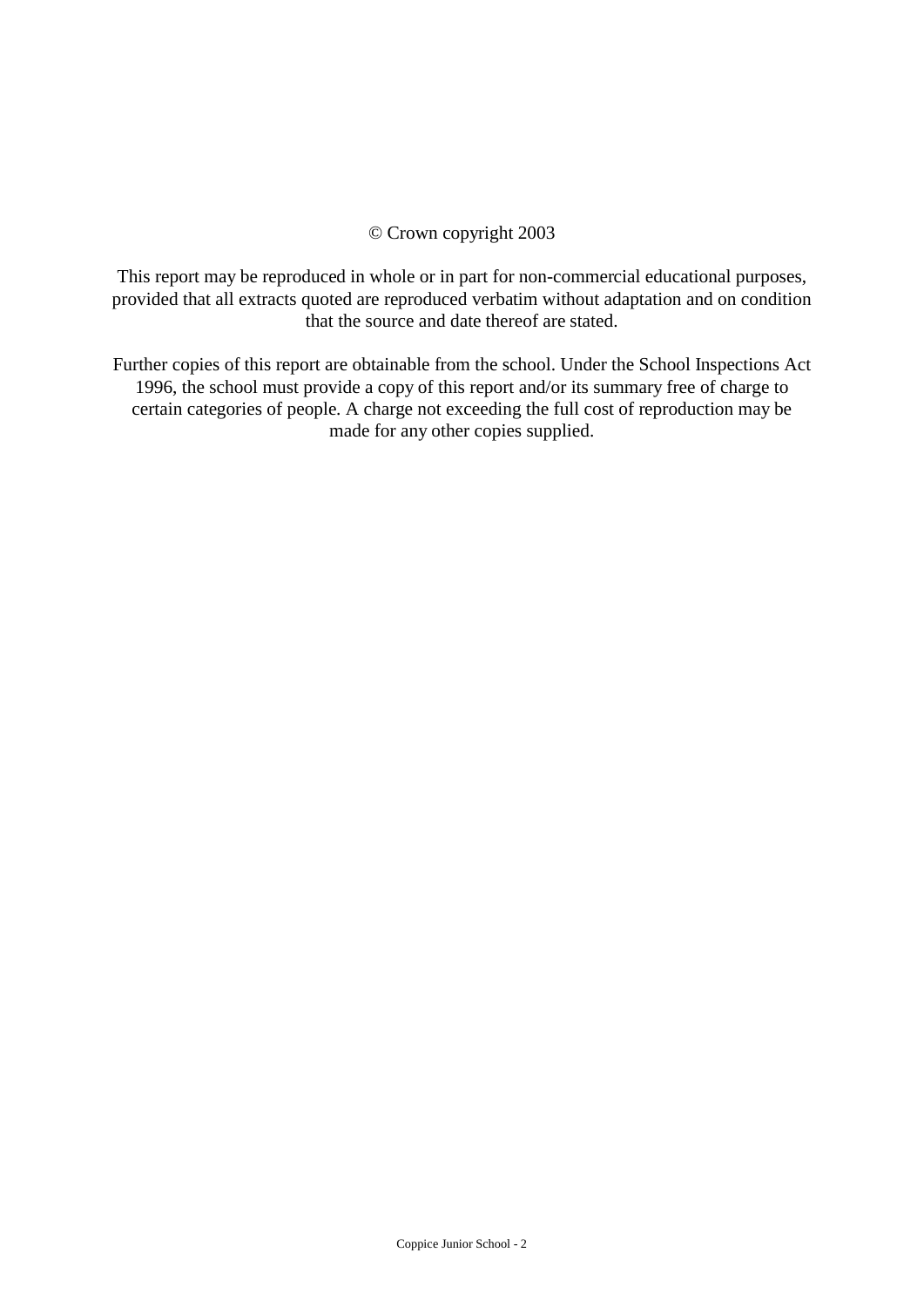### **INFORMATION ABOUT THE SCHOOL**

| Type of school:                                       | Junior School                                    |
|-------------------------------------------------------|--------------------------------------------------|
| School category:                                      | Community                                        |
| Age range of pupils:                                  | $7 - 11$                                         |
| Gender of pupils:                                     | Mixed                                            |
| Number on roll;                                       | 258                                              |
| School address:                                       | Coppice Road<br>Solihull<br><b>West Midlands</b> |
| Postcode:                                             | <b>B92 9JY</b>                                   |
| Telephone number:                                     | 0121 7053504                                     |
| Fax number:                                           | 0121 7058398                                     |
| Appropriate authority:<br>Name of chair of governors: | Governing body<br>Mr M. Maxfield                 |
| Date of previous inspection:                          | 14 September 1998                                |

## **CHARACTERISTICS OF THE SCHOOL**

Coppice Junior school is of average size. There are an almost equal number of boys and girls on roll, in total 258 pupils aged from seven to 11 years. They are taught in eight classes, though in Year 6, the pupils are grouped into three ability sets each morning for mathematics and English. Pupils come from a wide range of social backgrounds. Most transfer to the junior school from the neighbouring infants' school with an increasing number joining from another local infants' school. Attainment on entry to the school, in Year 3, is generally above average. Many parents seek exceptional admission to Coppice Junior for their child. The school has made provision for community education, offering tuition in information and communication technology (ICT) in the school's suite, and 'Positive Parenting' classes. This provision is open to all members of the community, not just to parents of pupils attending the school. At 8.8 per cent, the proportion of pupils eligible for free school meals is below average. A higher than average percentage of pupils are known not to speak English as their mother tongue; two of these are at an early stage of learning to speak English. One pupil has a statement of special educational needs. An average proportion of pupils are on the school's register of special educational needs. Pupil mobility is low.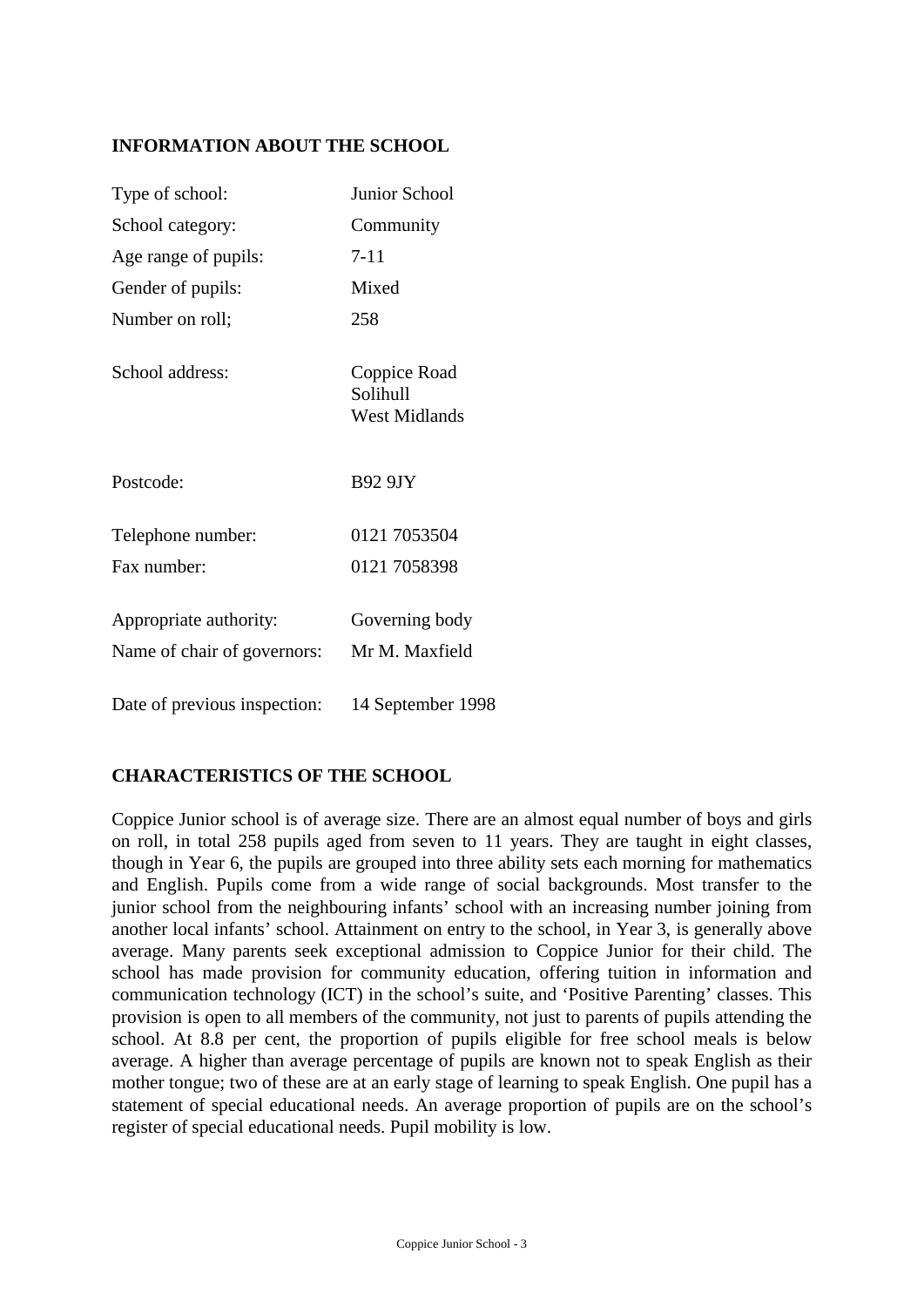## **INFORMATION ABOUT THE INSPECTION TEAM**

|       | Members of the inspection team |                | <b>Subject responsibilities</b>                                                                                                                                            |
|-------|--------------------------------|----------------|----------------------------------------------------------------------------------------------------------------------------------------------------------------------------|
| 1945  | <b>Janet Watts</b>             | Lead inspector | English; physical education; art and<br>design; design and technology;<br>music; special educational needs;<br>educational inclusion; English as an<br>additional language |
| 9880  | <b>Tony Comer</b>              | Lay inspector  |                                                                                                                                                                            |
| 2911  | Eric Steed                     | Team inspector | science; history; geography;<br>religious education                                                                                                                        |
| 25577 | <b>Bill Jefferson</b>          | Team inspector | mathematics; personal, social and<br>health education                                                                                                                      |
| 19994 | Lysbeth Bradley                | Team inspector | information and communication<br>technology(ICT)                                                                                                                           |

The inspection contractor was:

Altecq Education 102 Bath Road Cheltenham Gloucestershire GL53 7JX

Any concerns or complaints about the inspection or the report should be made initially to the contractor. The procedures are set out in the leaflet 'Complaining about Ofsted Inspections', which is available from Ofsted Publications Centre (telephone 07002 637833) or Ofsted's website (www.ofsted.gov.uk).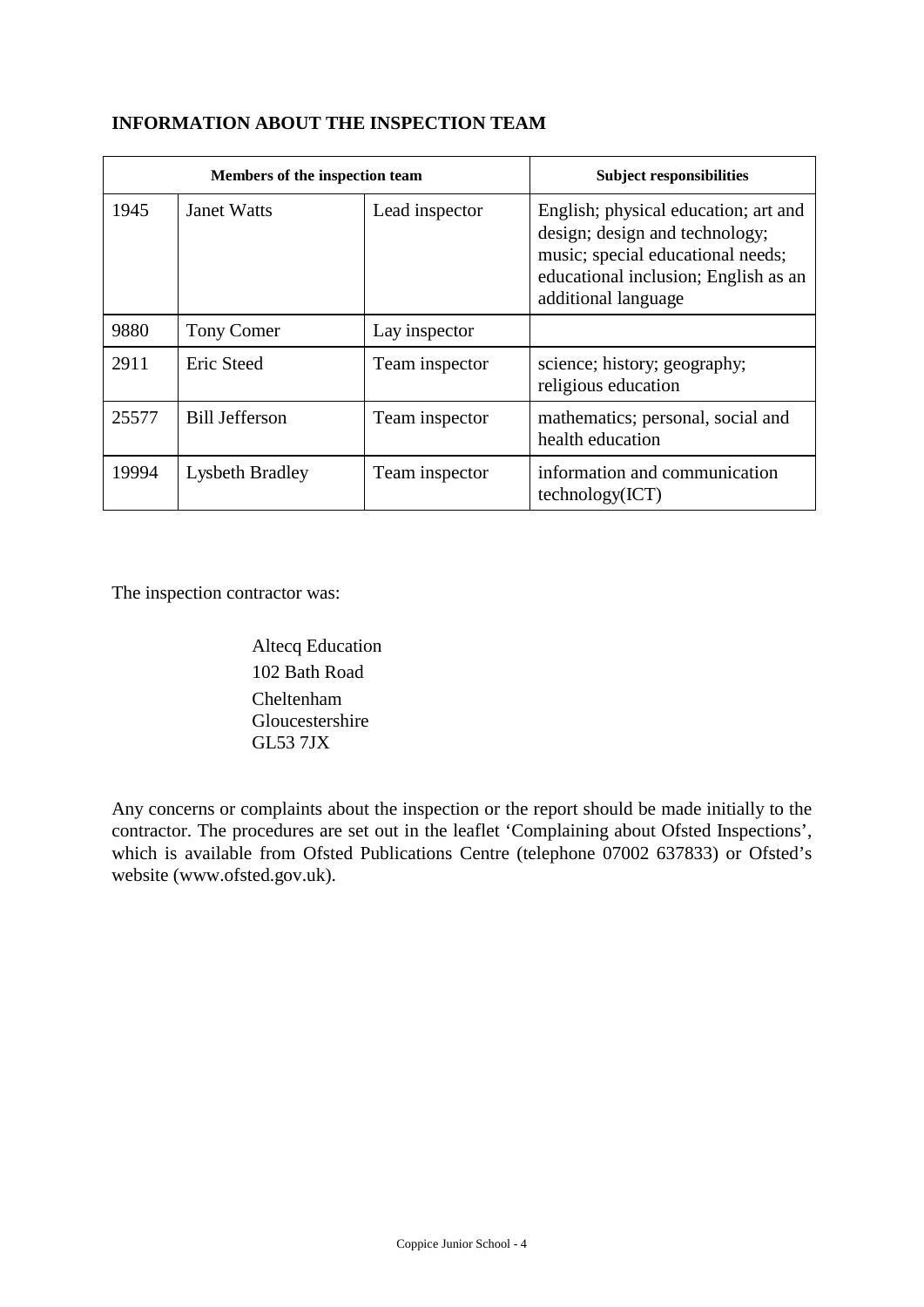# **REPORT CONTENTS**

|                                                                                       | Page |
|---------------------------------------------------------------------------------------|------|
| <b>PART A: SUMMARY OF THE REPORT</b>                                                  | 6    |
| <b>PART B: COMMENTARY ON THE MAIN INSPECTION FINDINGS</b>                             |      |
| <b>STANDARDS ACHIEVED BY PUPILS</b>                                                   | 8    |
| Standards achieved in areas of learning, subjects and courses                         |      |
| Pupils' attitudes, values and other personal qualities                                |      |
| <b>QUALITY OF EDUCATION PROVIDED BY THE SCHOOL</b>                                    | 12   |
| Teaching and learning                                                                 |      |
| The curriculum                                                                        |      |
| Care, guidance and support                                                            |      |
| Partnership with parents, other schools and the community                             |      |
| <b>LEADERSHIP AND MANAGEMENT</b>                                                      | 16   |
| PART C: THE QUALITY OF EDUCATION IN AREAS OF LEARNING,<br><b>SUBJECTS AND COURSES</b> | 19   |
| <b>SUBJECTS IN KEY STAGE 2</b>                                                        |      |
|                                                                                       |      |

# **PART D: SUMMARY OF THE MAIN INSPECTION JUDGEMENTS 29**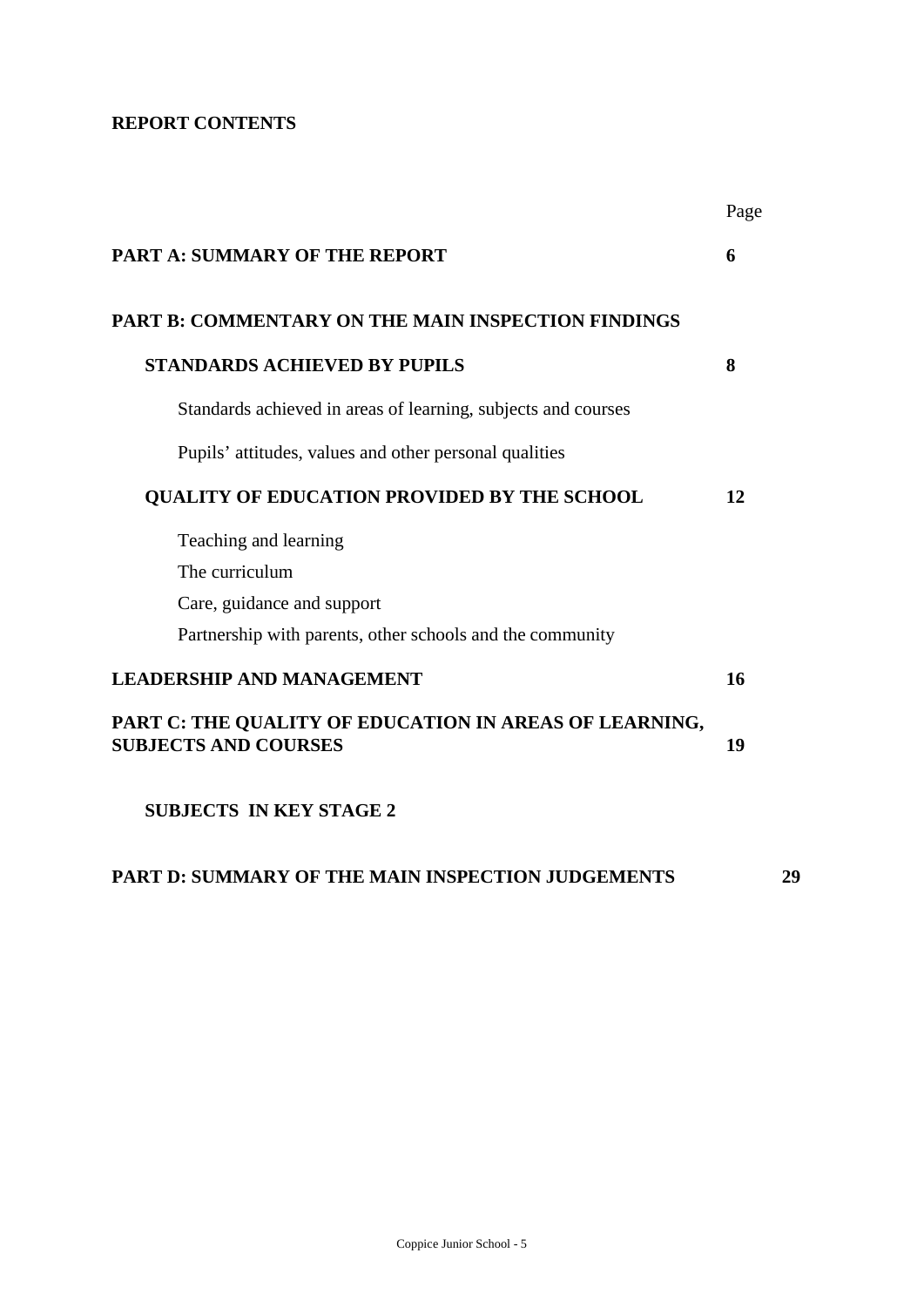# **PART A: SUMMARY OF THE REPORT**

### **OVERALL EVALUATION**

This is a very successful school with many strengths. It is very highly respected by the parents and the local community. **The school's overall effectiveness is good** and the school gives very good value for money. The headteacher provides excellent personal leadership and gives clear direction to the work of the school. She is very well supported by all staff, inspiring a highly committed and exceptionally supportive team. Pupils have excellent attitudes towards school and their lessons. These highly positive attitudes, together with the good, and often very good, teaching they receive, result in pupils making consistently good progress through the school and achieving well.

The school's main strengths are:

- Pupils reach very high standards in reading, speaking and listening;
- Pupils reach very high standards in mathematics;
- Standards in physical education are good and above those expected for 11-year-olds;
- The school values every pupil equally; staff know the pupils extremely well as individuals;
- The quality of care, support and guidance given to pupils is excellent;
- Opportunities for extra–curricular activities are superb;
- There are extremely good links with other schools.

The school has no major weaknesses; refinements, rather than improvements, are all that are required for the continuing success of the school.

Good progress has been made in improving the issues identified in the last inspection, which was in September 1998. Pupils' achievement in ICT has improved considerably since then and pupils now reach the standards expected of 11-year-olds in ICT, with some Year 6 pupils reaching higher standards. Pupils have good opportunities to undertake investigations in science. Resources for literacy are now very good. There are now fewer pupils on the school's register of special educational needs.

#### **STANDARDS ACHIEVED**

| <b>Results in National</b><br>Curriculum tests at the end of<br>Year 6, compared with: |      | similar schools |      |      |
|----------------------------------------------------------------------------------------|------|-----------------|------|------|
|                                                                                        | 2001 | 2002            | 2003 | 2003 |
| English                                                                                |      |                 |      |      |
| mathematics                                                                            | A    |                 | A*   | A    |
| science                                                                                | А    |                 |      |      |

*Key: A - well above average; B – above average; C – average; D – below average; E – well below average. Similar schools are those, whose pupils attained similarly at the end of Year 2.*

**Pupils' achievement is good overall, and very good indeed in reading, mathematics and speaking and listening.** In mathematics, pupils' (A\*) results place them in the top 5 per cent nationally. Standards in writing are good, although not quite as good as those in reading. Standards in science are above average. Standards in physical education are good and above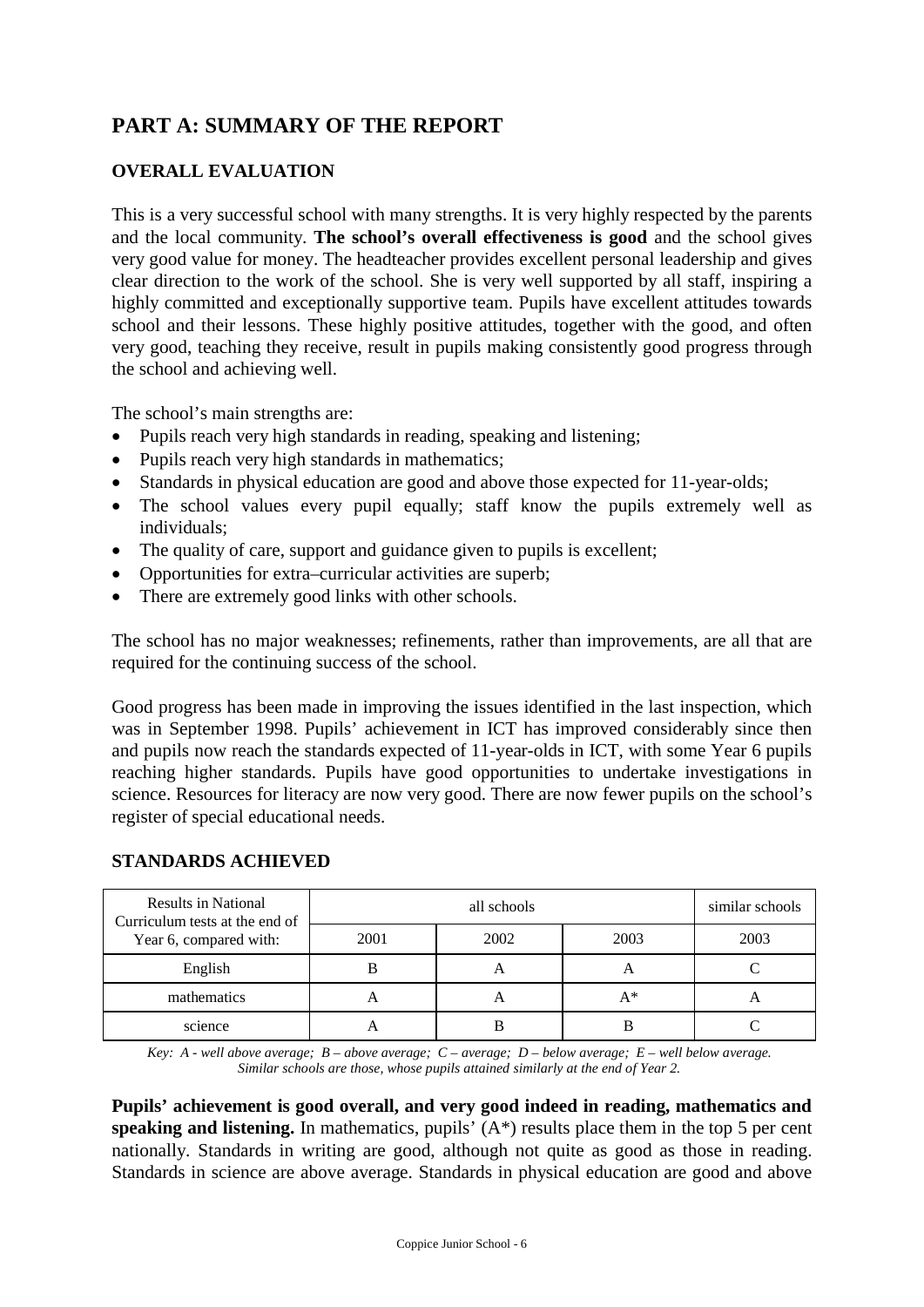those normally expected for 11-year-olds. Standards in other subjects, including religious education and ICT, are in line with those expected for 11-year-olds, with some Year 6 pupils reaching higher standards in history. Although design and technology, art and music are taught regularly, during the brief period of the inspection it was not possible to make firm judgements about standards in these subjects.

Pupils' excellent attitudes to learning and the school's high expectations of them mean that all pupils, including those with special educational needs and those for whom English is not their mother tongue, achieve well and sometimes very well, making good progress during their time at the school.

Pupils' personal qualities are very highly developed and they are very mature, confident and responsible. Their spiritual, moral, social and cultural development is good. Their behaviour is very good indeed, both in class and at play.

## **QUALITY OF EDUCATION**

**The overall quality of education provided by the school is very good.** The quality of teaching is good, and judged to be very good in about three out of 10 lessons. The curriculum is very good; it is broad, balanced and relevant to pupils' needs. A strong emphasis is placed on physical education, sport, drama and creativity, which supports the pupils' mature attitudes and very highly developed sense of self-esteem, as well as their academic performance. The curriculum is enriched through the extensive and outstanding range of extra-curricular activities. The level of care and guidance offered to pupils is also excellent.

### **LEADERSHIP AND MANAGEMENT**

Leadership, management and governance are very good indeed. Thanks to the strong and excellent personal leadership of the headteacher, the school's sense of direction and its vision and values are to be seen in every aspect of school life. She is very well supported by all key staff, who play their full part in the leadership and management of the school. An excellent ethos has been created, which focuses very strongly on creating an environment in which pupils learn effectively, grow into mature young people, and are provided with a rich and broad curriculum so that all pupils can be successful. Governors are highly supportive, know the school well, and hold it to account. High priority is given to in-service training, to very good effect. Community provision is very good and highly appreciated by all those partners involved.

### **PARENTS' AND PUPILS' VIEWS OF THE SCHOOL**

Parents are very positive about what the school provides and achieves. Pupils have a great deal of respect for their teachers and are tremendously proud of their school.

### **IMPROVEMENTS NEEDED**

Refinements, rather than major improvements, are all that are required for the continuing success of the school. Already identified by the school, inspectors confirm that it would helpful to: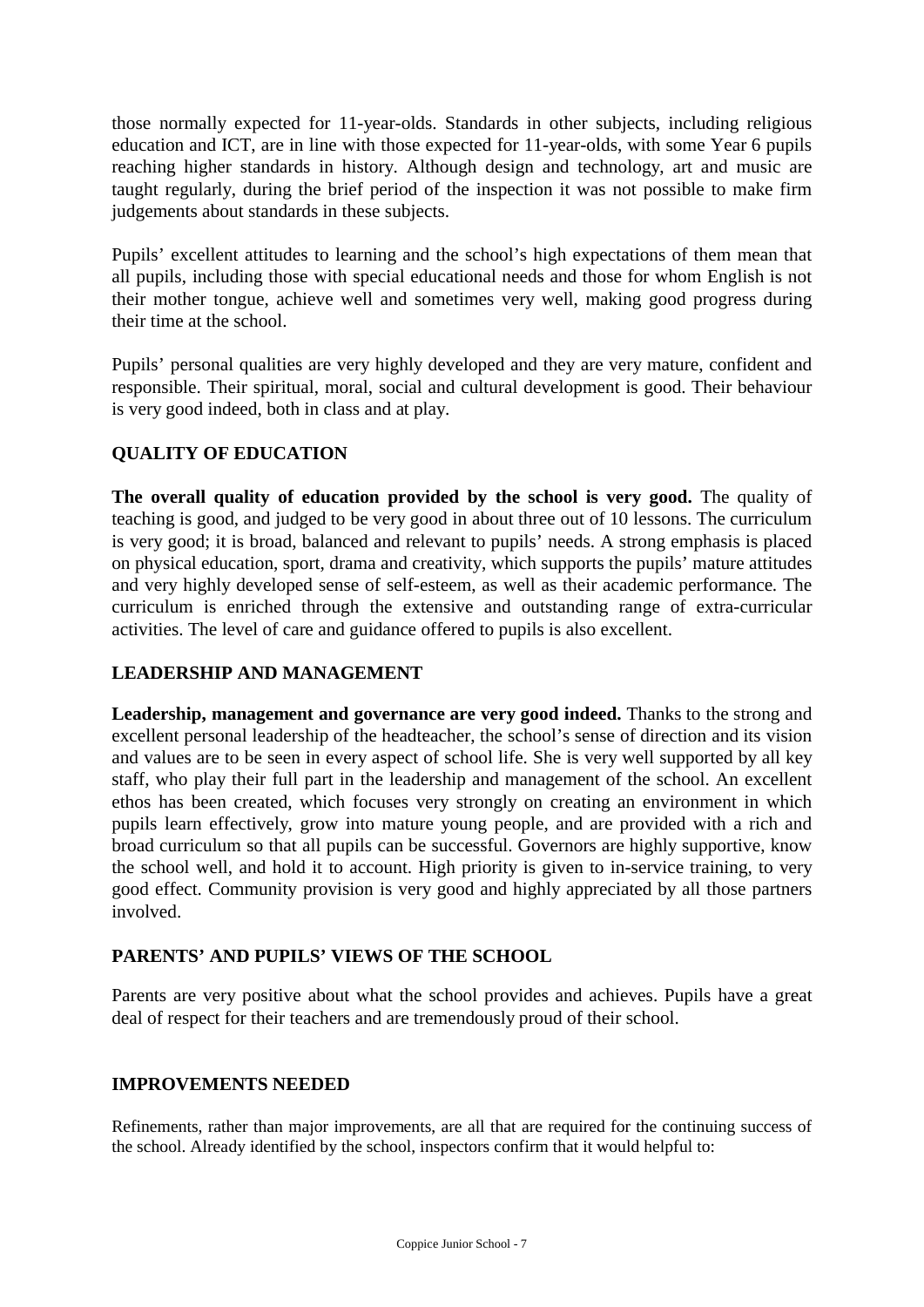- Further improve writing by planning writing opportunities across a wide range of subjects;
- Continue to build on the good provision and teaching in ICT, raising standards further, and to develop the planned link between the library and the ICT suite so it becomes a learning resource centre;
- Improve still further standards reached in the foundation subjects and religious education;
- Create further opportunities for pupils' cultural development to be enhanced.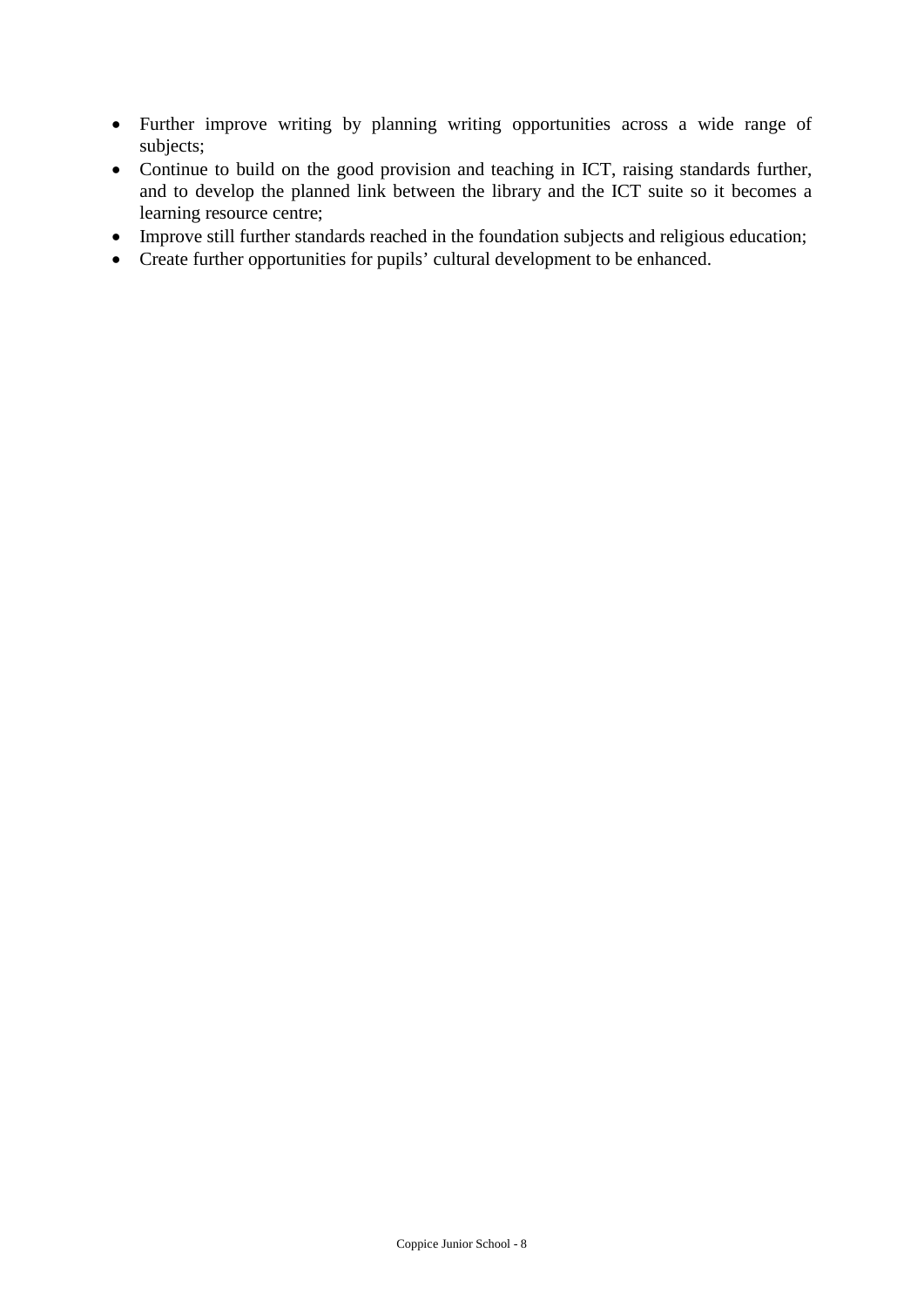# **PART B: COMMENTARY ON THE INSPECTION FINDINGS**

## **STANDARDS ACHIEVED BY PUPILS**

#### **Standards achieved in areas of learning, subjects and courses**

The achievement of pupils is good overall. Pupils achieve well, and sometimes very well, in lessons and during their time at the school, especially in mathematics in which they achieve very well indeed. The good level of achievement is consistent across the school, especially in the core subjects of English, mathematics and science. In information and communication technology (ICT), pupils attain the standards that are expected for 11-year-olds, with some Year 6 pupils currently attaining higher than average standards. This represents good progress and achievement. Results in the national tests over the last three years have shown that pupils at the school attain consistently above average standards or higher in English, mathematics and science. In the 2003 tests in mathematics, the very high proportion of Year 6 pupils, who attained Level 4 and the higher Level 5, placed the school within the top 5 per cent of all primary schools nationally. There are no significant differences in the achievement of different groups of pupils by gender, ability, ethnic origin or for those pupils for whom English is not their mother tongue.

#### **Main strengths and weaknesses**

- Pupils achieve well above average standards in speaking and listening and reading.
- Pupils achieve very high standards in mathematics.
- Pupils achieve above average standards in science.
- Standards in physical education are good and above expected levels across the school.
- Below average standards in ICT were reported at the last inspection; pupils now achieve standards in line with those expected nationally, with some current Year 6 pupils reaching above average standards. The school's plans to enhance ICT provision still further will be beneficial to pupils' education.

- 1. Pupils enter the school at the age of seven with above average attainment in the core subjects.
- 2. Across the school, standards of writing are good, though not quite as high as those in reading, speaking and listening. Standards in mathematics are very high across all areas of the mathematics curriculum. Pupils now achieve well in investigating and experimenting in science; in the last inspection, they were judged to be receiving too few opportunities to learn and achieve in this aspect of science. In all the core subjects, pupils achieve well and they achieve especially well in mathematics, reading and speaking and listening.
- 3. Pupils with special educational needs, those for whom English is not their mother tongue and higher-attaining pupils all make good progress and achieve well in relation to their prior levels of attainment. The pupils for whom English is not their mother tongue are spread widely across the different age groups.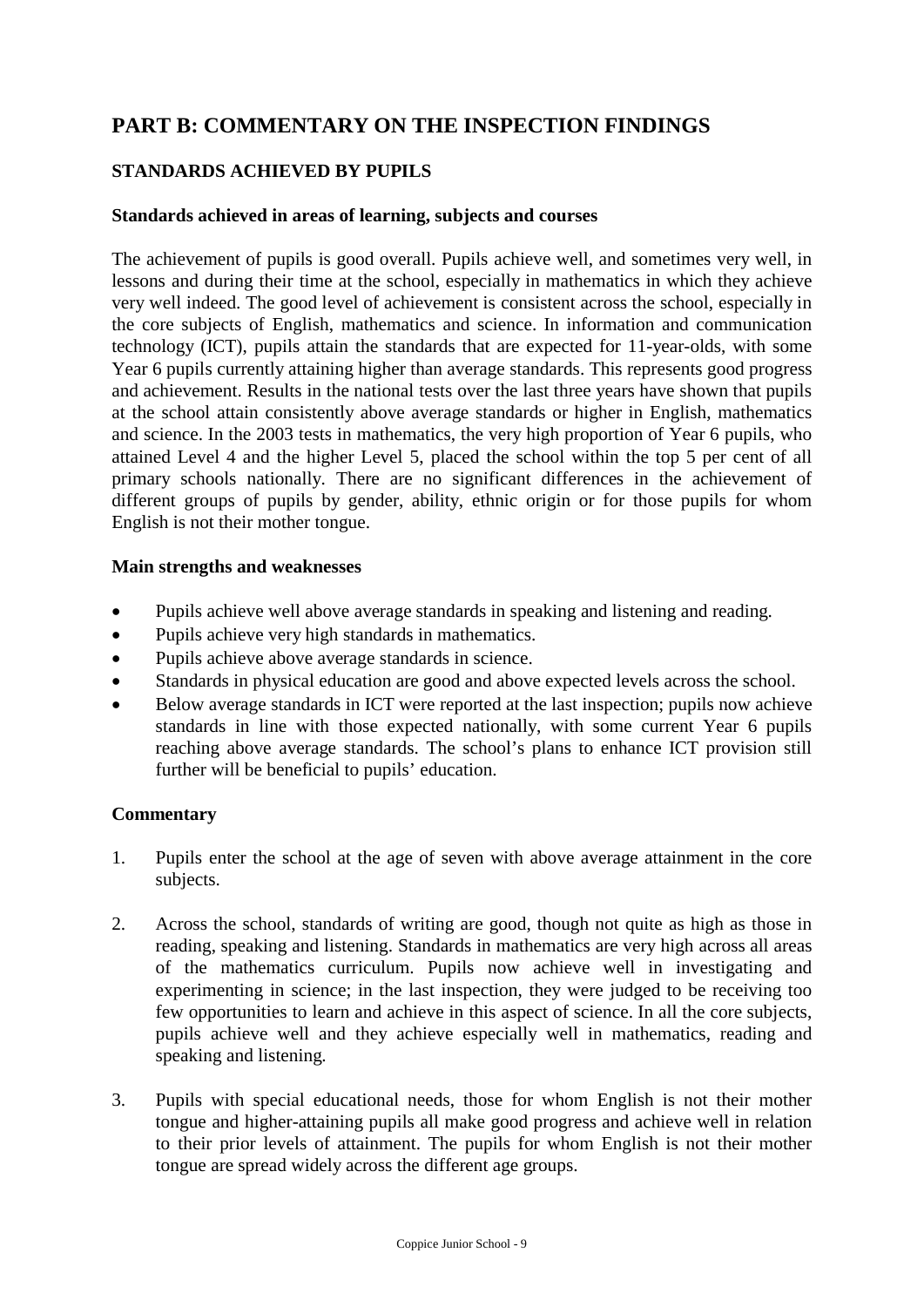4. Standards in religious education are in line with those expected nationally; the subject is taught in line with the locally agreed syllabus.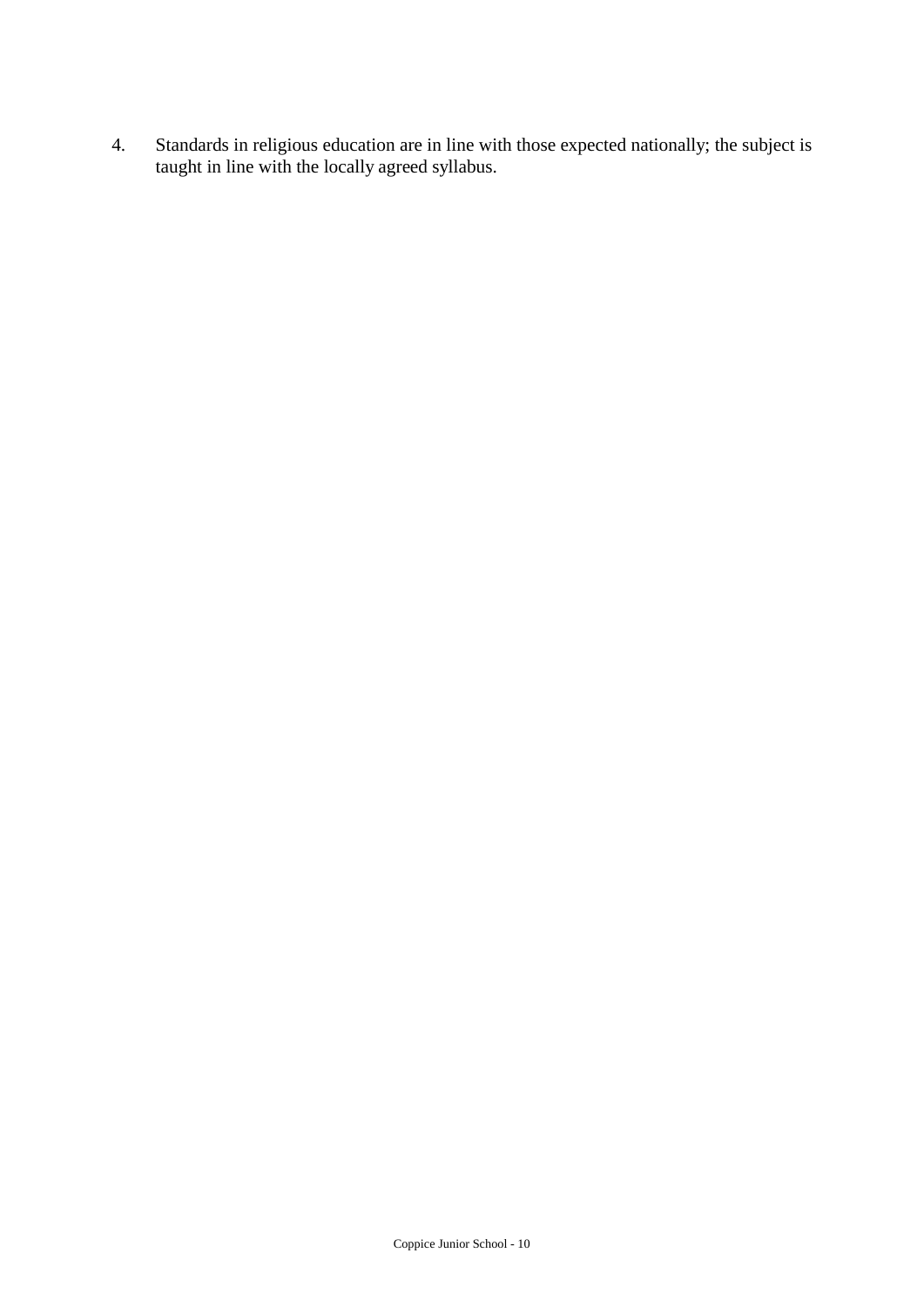## **Key Stage 2**

| Standards in: | School results |            |
|---------------|----------------|------------|
| English       | 28.9 (28.9)    | 27.0(27.1) |
| mathematics   | 30.3(28.8)     | 27.0(27.0) |
| science       | 29.9(29.8)     | 28.9(28.7) |

#### **Standards in national tests at the end of Year 6 - average points scores in 2003**

*There were 58 pupils in the year group. Figures in brackets are for the previous year.*

- 5. Pupils make good progress and achieve well, and sometimes very well, in physical education, especially in games and gymnastics. The excellent provision for extra– curricular sporting activities makes a very positive contribution to pupils' achievement in physical education.
- 6. Targets set for 2004 are challenging, but achievable.
- 7. Standards in geography and history are in line with those expected nationally, with some Year 6 pupils reaching higher standards in history.
- 8. Standards in personal, social and health education are good. The quality of provision in this subject makes a very significant contribution to the pupils' very mature and excellent attitudes.
- 9. It was not possible to make firm judgements about standards in art and design, design and technology and music, though all of these subjects are taught regularly. During the short period of the inspection, it was not possible to judge sufficiently accurately the standards attained.

#### **Pupils' attitudes, values and other personal qualities**

Attendance is well above the national average. The school makes significant efforts to encourage regular attendance. There are awards for good attendance for both individual pupils and for classes. Pupils arrive at school punctually and lessons begin on time. There were no exclusions during the past year.

#### **Attendance**

#### **Attendance in the latest complete reporting year (%)**

| Authorised absence |     | Unauthorised absence |     |
|--------------------|-----|----------------------|-----|
| School data:       |     | School data:         | 0.0 |
| National data:     | 5.4 | National data:       | 0.4 |

The table gives the percentage of half days missed through absence for the latest complete reporting year.

#### **Main strengths and weaknesses**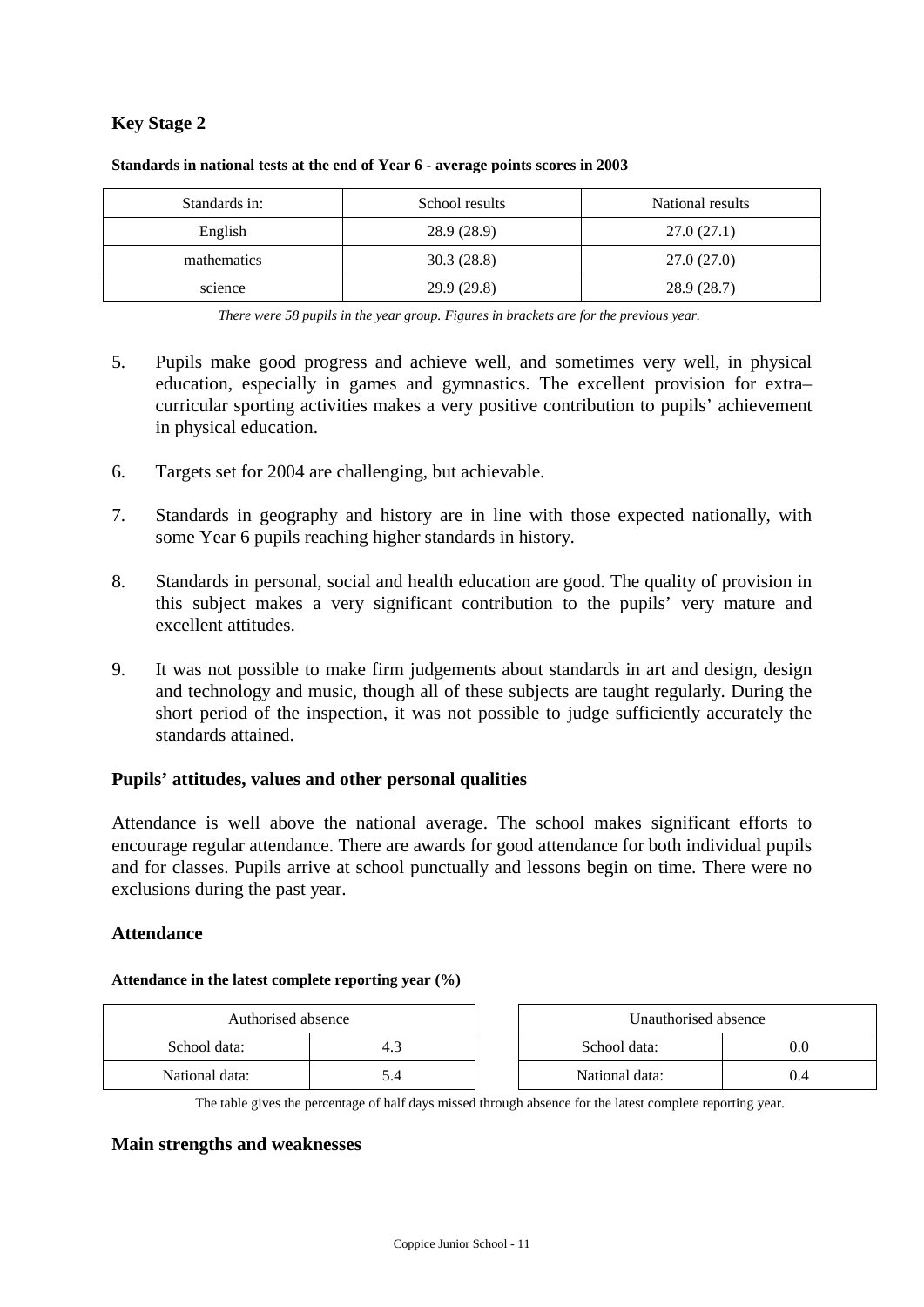- There is a very high proportion of pupils involved in a wide range of activities, especially extra-curricular activities.
- Pupils' behaviour is very good.
- Pupils of all ages are eager to accept responsibility, both in the classroom and in other areas, to support the smooth running of the school.
- The excellent quality of relationships, evident inside and outside of the classroom, that reflect the school's 'Mission Statement' and which underpin the pupils' successful achievement.
- The pupils' social and moral development is very good.

- 10. Pupils show great respect for all adults. A clear, mutual confidence exists. Pupils say that they are lucky to belong to Coppice Junior School because they are so well cared for and the school listens to their opinions. Large numbers of boys and girls take part in the activities that are available both before and after school. Demand is so great for some clubs that waiting lists are needed.
- 11. Only a very small group of Year 3 boys still has to be persuaded that the excellent behaviour of everyone else is for them. There is a distinct absence of playground litter, and general tidiness in classrooms and cloakrooms is evident. At play and lunch times, pupils become involved in a wide variety of activities in a calm and co-operative manner. Year 6 pupils say that behaviour is very good and that both boys and girls are very friendly towards each other.
- 12. Pupils of all ages seek and respond to responsibility in a most positive manner. All class groups produce their own codes of behaviour and class monitors are appointed. An organised and well-managed school council, which is chaired confidently by a pupil, makes a considerable contribution to pupils' understanding of consultative and democratic processes. Pupils have very recently made significant contributions to a number of school developments that include the planning of a Millennium Garden and the choice of colour schemes for redecoration of pupils' toilets. Elected class representatives communicate ideas and decisions to and from the school council. The democratically elected 'Head Boy' and 'Head Girl' are well supported by House Captains and a team of prefects, all of whom take their duties most seriously.
- 13. Pupils play together happily and work collaboratively during lessons in mixed-gender groups and in pairs. Pupils profitably use opportunities to work independently. For example, in mathematics lessons, pupils confidently choose a strategy that best suits their purpose. The small number of pupils with different cultural backgrounds and beliefs are totally integrated and show similar, excellent attitudes to what the school provides. Lunchtime assistants and pupils insist that there are very few incidents of silly behaviour. Pupils also say that aggressive behaviour does not occur and that if it did, they are confident that their teachers 'would sort it'. There have been no exclusions in at least the last two years.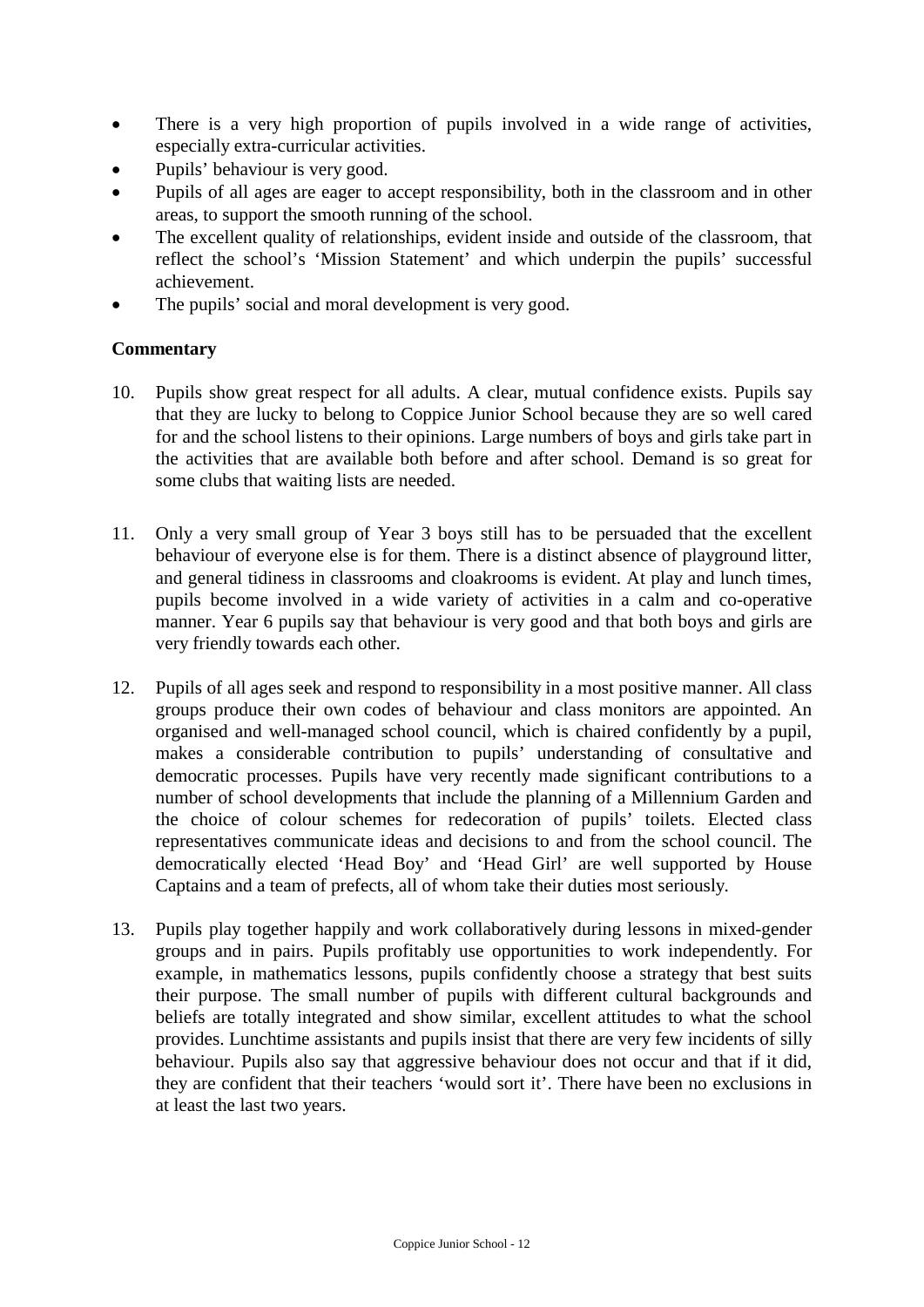### **Exclusions**

<u>.</u>

| <b>Categories used in the Annual School</b><br><b>Census</b> | No of pupils<br>on roll | Number of<br>fixed period<br>exclusions | Number of<br>permanent<br>exclusions |
|--------------------------------------------------------------|-------------------------|-----------------------------------------|--------------------------------------|
| White – British                                              | 219                     | $\Omega$                                | $\theta$                             |
| White – Irish                                                | 1                       | $\Omega$                                | $\Omega$                             |
| White $-$ any other White background                         | 5                       | $\Omega$                                | $\Omega$                             |
| Mixed – White and Black Caribbean                            | 5                       | $\Omega$                                | $\theta$                             |
| Mixed – White and Black African                              |                         | $\Omega$                                | $\Omega$                             |
| Mixed – White and Asian                                      |                         | $\Omega$                                | $\Omega$                             |
| Mixed – any other mixed background                           | $\mathfrak{D}$          | $\Omega$                                | $\Omega$                             |
| Asian or Asian British – Indian                              | 7                       | $\Omega$                                | $\Omega$                             |
| Asian or Asian British – Pakistani                           | 4                       | $\Omega$                                | $\Omega$                             |
| Asian or Asian British – any other Asian<br>background       |                         | $\theta$                                | $\Omega$                             |
| Black or Black British – Caribbean                           |                         | $\theta$                                | $\theta$                             |
| Any other ethnic group                                       |                         | $\Omega$                                | $\theta$                             |
| No ethnic group recorded                                     |                         | 0                                       | $\Omega$                             |

The table gives the number of exclusions, which may be different from the number of pupils excluded.

- 14. Pupils' excellent attitudes clearly reflect the school's 'Mission Statement' that is 'to create a happy, caring and stimulating environment where everyone feels valued, enabling them to achieve success'.
- 15. The moral and social development of the pupils is very good. Religious education and 'Circle Time'<sup>1</sup> contribute significantly to pupils' willingness both to listen to and to show respect for the views and feelings of other people. For example, when a pupil accidentally trips and falls during a lesson, everyone shows a real concern for his wellbeing. Year 6 pupils say that the way in which they behave is based upon how they have learned right from wrong. They feel that the varied sanctions that the school uses are fair and that those, who do misbehave, should be punished in order to promote harmony throughout the school. During lessons, pupils regularly work in groups, where they cooperate very well and collaborate with each other when asked to discuss ideas and suggestions. Boys and girls happily work together. Teachers and other adults positively support pupils' social and moral development by being excellent role-models in the manner in which they conduct themselves individually and as a team.
- 16. The spiritual development of the pupils is good. In conversation, Year 3 pupils state their dislike of litter and pollution. They are developing strong views on how they wish their environment to operate and appear. Year 4 pupils, when asked by their teacher to

<sup>1</sup> Circle Time is when pupils discuss a wide range of personal and general issues. It is agreed by all pupils that no interruptions should occur and that only one person will speak at a time. Respect for others' views is most important and, therefore, pupils feel confident that they can talk with ease and free from interruptions by other pupils.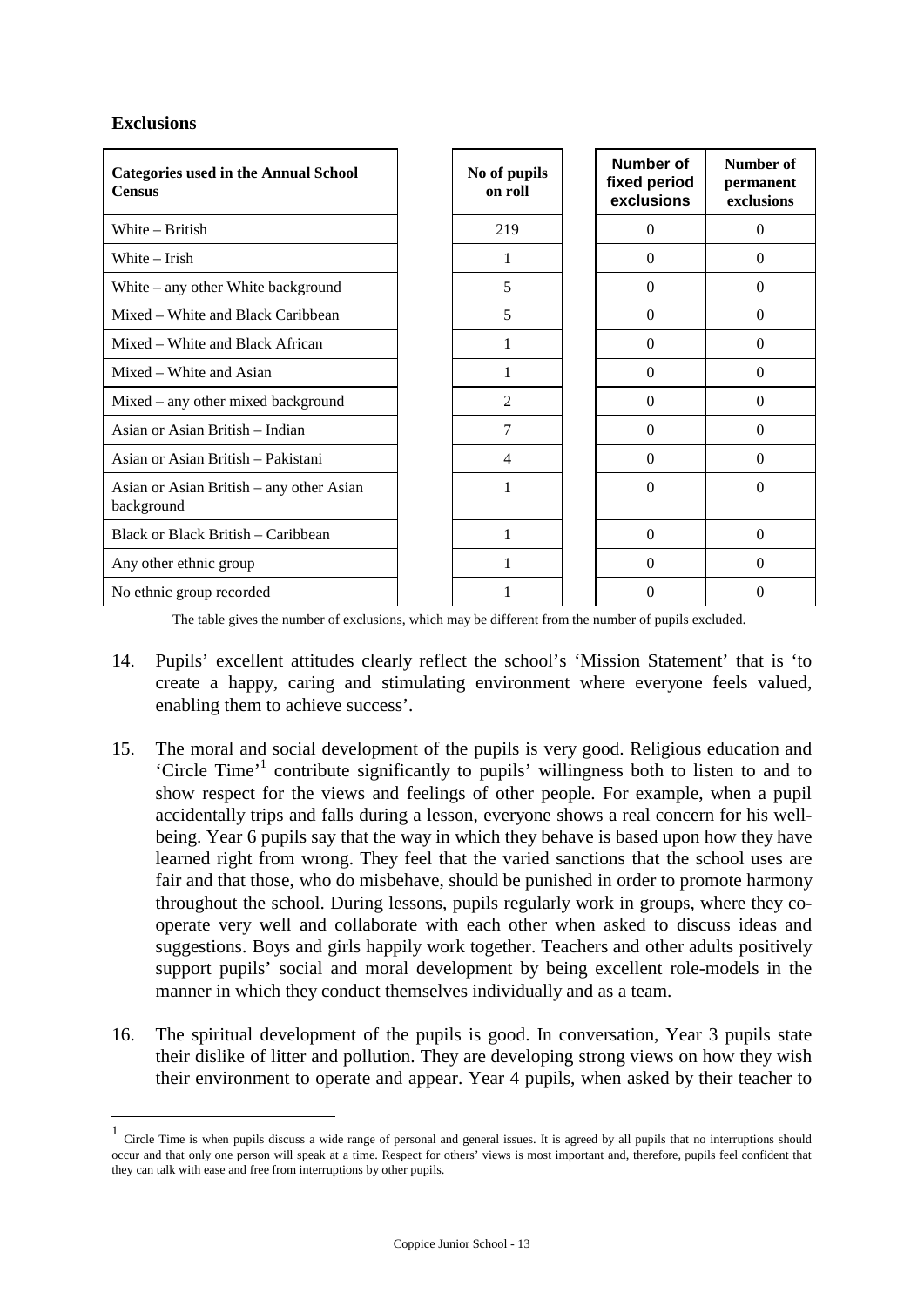suggest messages they have taken from listening to the story of the 'Good Samaritan', include 'be kind to injured enemies'; 'don't judge people before you know them' and 'people, who are hurt need help, whoever they are'. Cultural development is satisfactory. Too few opportunities are planned for pupils to explore a range of cultures and the encouragement of parents and members of the community to support the exploration of cultural and multi-cultural issues is underdeveloped.

### **QUALITY OF EDUCATION PROVIDED BY THE SCHOOL**

The quality of education provided by the school is very good. The excellent ethos, which focuses on high expectations of the pupils and that they will always do their best, is very successful. Consequently, pupils have excellent attitudes towards school and to learning, and their behaviour is very good indeed. This ethos of very positive encouragement, together with a wide and rich range of activities in lessons, gives pupils the confidence to work very hard and improve their knowledge and skills. As a result, they achieve well and often very well. Pupils are secure in the knowledge that all staff, both for teaching and support, have the same high expectations of them and they respond accordingly. The teaching of literacy and numeracy is consistently good and often very good in numeracy.

### **Teaching and learning**

The quality of teaching observed during the inspection was nearly all good, with very good teaching in about three out of 10 lessons. Interviews with pupils and work in pupils' books indicate clearly that the quality of teaching provided by the school is consistently of a similar quality.

#### **Main strengths and weaknesses**

- Teachers have consistent and very high expectations of good behaviour and pupils respond to this extremely well.
- The quality of pupils' learning throughout the school is good and pupils have excellent attitudes towards learning.
- Teachers plan, organise and manage pupils very well during lessons.
- Teaching and learning in mathematics is frequently of a very high quality; consequently, pupils achieve very well and reach very high standards.
- Reading, and the use of speaking and listening skills, are very well taught and pupils have good opportunities to use and apply these skills. Teachers and support assistants often question the pupils very skilfully, probing their understanding, and insisting that pupils offer thoughtful and reasoned explanations.
- The teaching of ICT is now often good; this is a significant improvement since the previous inspection and is helping to raise standards in the subject.

#### **Commentary**

#### **Summary of teaching observed during the inspection in 30 lessons**

| $ -$<br>- -<br>Poor<br>boot'<br>Satisfactory<br>Jnsatısfactorv<br>Excellent<br>2000<br>$V \triangle T$ | $V$ $PIV$<br>Poor |
|--------------------------------------------------------------------------------------------------------|-------------------|
|--------------------------------------------------------------------------------------------------------|-------------------|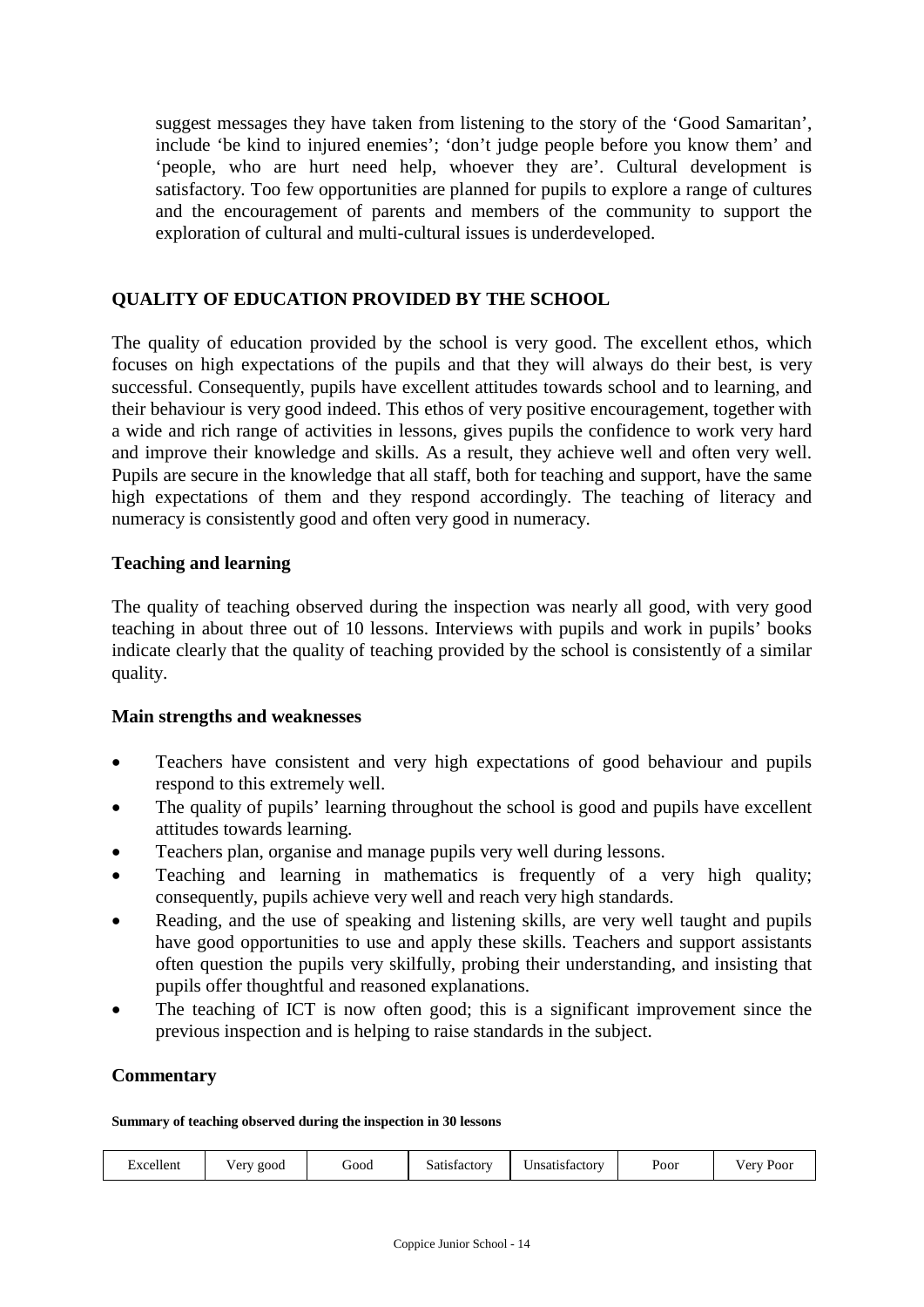The table gives the number of lessons observed in each of the seven categories used to make judgements about lessons; figures in brackets show percentages where 30 or more lessons are seen.

- 17. Teaching is good overall, with a high proportion of very good teaching across a range of subjects and classes. The teaching of mathematics is often very good indeed. The quality of teaching has certainly been maintained since the last inspection, with an improvement in the amount of good teaching. Learning is often good in literacy and is especially good in numeracy, with pupils well challenged to become highly competent mathematicians. Pupils are taught well the skills of writing and, although pupils do use and apply their writing skills across a range of different subjects, as yet there is no specific, planned provision as to when and how this should happen. Currently, the Year 5 classes are piloting an approach in which identified aspects of history and geography are used to provide contexts for specific writing genres. This approach could usefully be adopted across the whole school. The assessment of pupils' work is good. Teachers mark the pupils work most conscientiously, and in the core subjects, this particularly helps pupils to improve their work. Marking is less specific in other subjects.
- 18. Very good teaching occurs across a range of subjects and classes, but much of the very good teaching is of the Year 6 pupils, especially in mathematics. Very good teaching was observed in English, mathematics, science, physical education, history and personal, social and health education (PSHE).
- 19. Across the school, teachers have good knowledge and expertise in the subjects they teach. Their expertise is often shared exceptionally willingly, for example, in the assistance given to non-specialists in physical education.
- 20. The needs of pupils with special educational needs and those of higher-attaining pupils are well met, whether through in-class support or within small groups. The special educational needs co-ordinator works closely with teachers to draw up viable and helpful Individual Education Plans, ensuring that these are well implemented. Good provision is made for those pupils for whom English is not their mother tongue, and two pupils, admitted to the school relatively recently and, who spoke no English, have made remarkably good progress.
- 21. The setting arrangements, in which older pupils are grouped for English and mathematics, work well, as it helps pupils to achieve well, related to their ability within the subject. Additionally, teachers are able to plan work, which is more precisely matched to the needs of individuals, and the lessons planned build well on pupils' prior levels of attainment.
- 22. Homework is given regularly and makes a significant contribution to standards achieved. The work pupils are asked to do at home supports and extends their learning in lessons, and is marked regularly by the teacher.

#### **Assessment**

The collection and use of assessment data is good.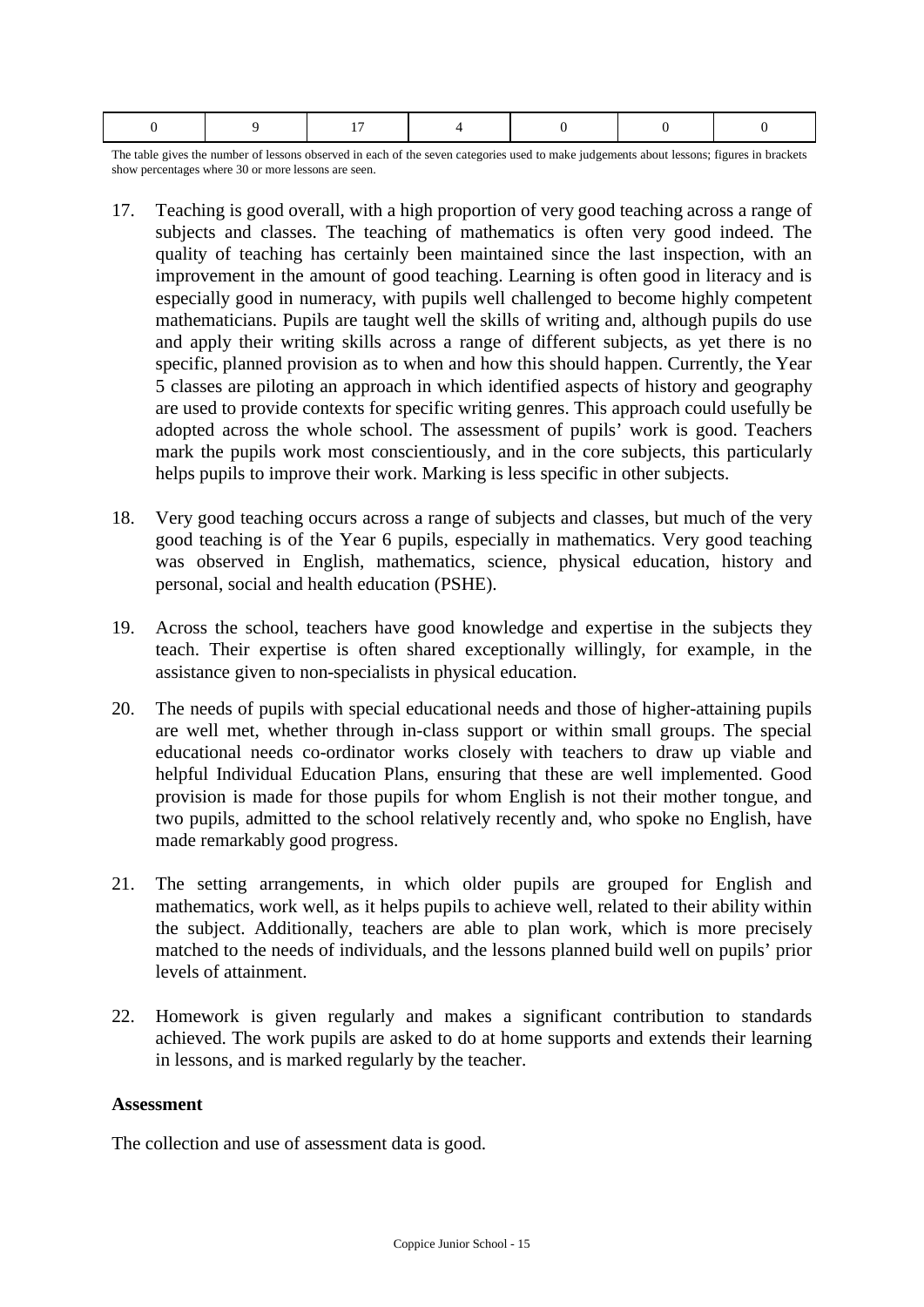### **Main strengths and weaknesses**

- The systems used to collect assessed data are good.
- The use of assessment data to plan the next stages of teaching and learning is good.
- The school is aware of what improvements are needed and works accordingly towards their implementation.
- Pupils' targets for English are not always used to improve work in other subjects.

### **Commentary**

23. The quality of assessment is good. There is some inconsistency in marking. Although all teachers mark work regularly and make encouraging comments, pupils are not always informed in all subjects, more particularly the foundation subjects, how their current work may be improved. Systems for the recognition and collection of relevant assessed data are good for the core subjects and for many of the foundation subjects, but have yet to be applied fully across the curriculum, for example to music. In all subjects, there is good practice in place to enable pupils to carry out self-assessments and to indicate how well they understood the work. The results of this good practice, together with teachers' own evaluations, mean that the next stages of teaching and learning can be planned effectively. The results of national and school-administered tests are properly analysed to determine differences due to gender, ethnic origin or background. Assessment is used very effectively to form sets for English and for mathematics and to provide pupils with individual targets to improve their work. The use of targets would be improved by emphasising that, for example, targets given for writing are applicable to all subjects and not only in English lessons.

### **The curriculum**

### **Main strengths and weaknesses**

- The overall quality of curricular opportunities is very good.
- There are excellent opportunities for learning outside of the school day (extra-curricular activities), and a large number of pupils become involved in the activities provided.
- There is very good provision for personal, social and health education (PSHE).
- There is very good equality of access and opportunity for all pupils.
- The school prepares the pupils very well indeed for secondary education.
- There has been very good improvement in provision for ICT since the previous inspection and, consequently, an improvement in standards, which are now average overall.

- 24. The school provides a broad and balanced curriculum for all boys and girls, regardless of their ethnic background or capabilities. It meets statutory National Curriculum requirements relating to all core and non-core subjects, including provision for religious education in line with the locally agreed syllabus.
- 25. Every pupil is valued equally and included in all aspects of the curriculum. Boys and girls, including those with special educational needs, talents and particular gifts,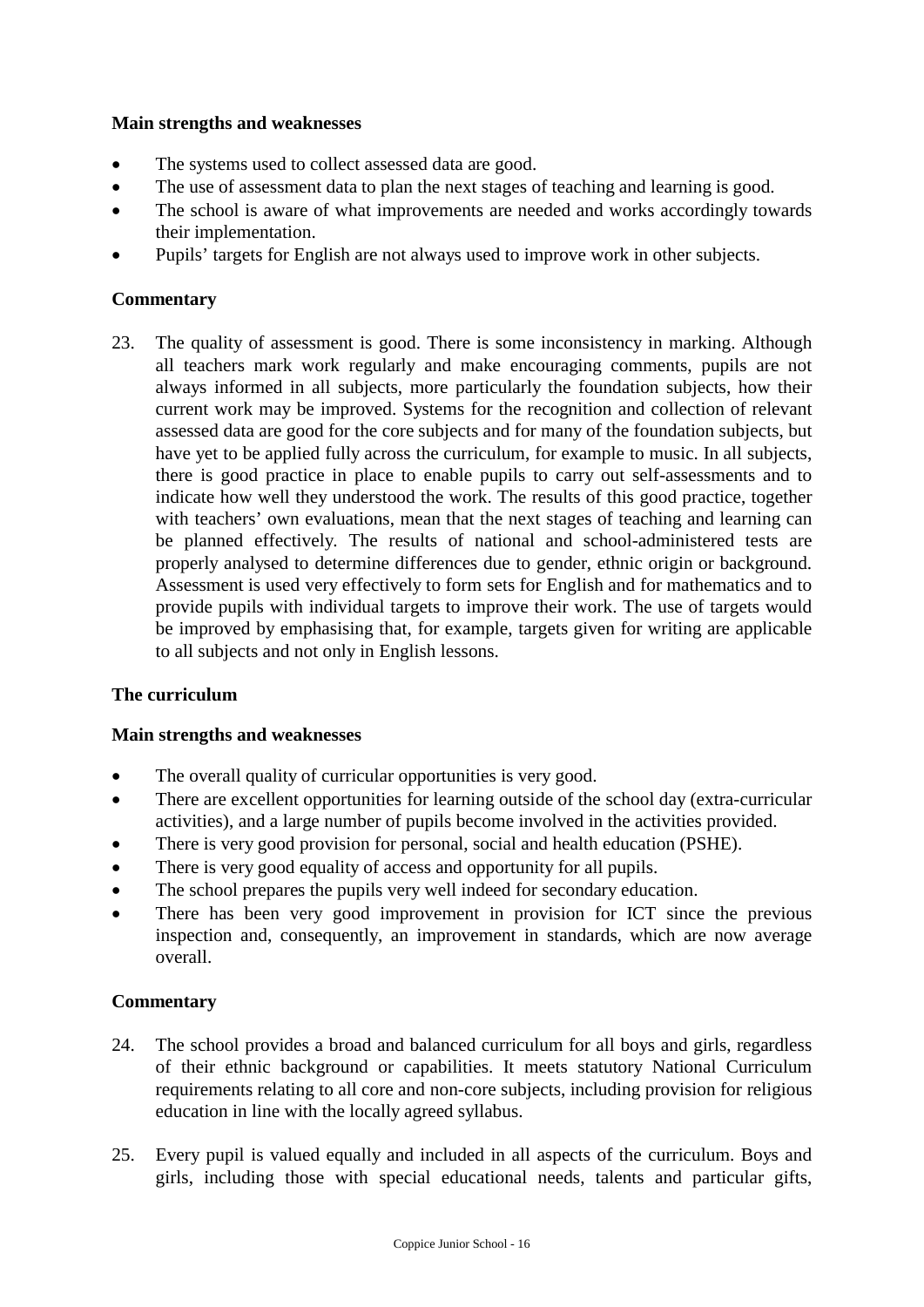experience lessons that are closely matched to their different needs and abilities. The very positive impact of the 'setting' arrangements is further supported by the school's decision to have additional teachers, who support the teaching of small groups. When pupils are withdrawn from class for additional support, great care is given to ensure that they do not miss out on important teaching and learning. Pupils say they feel very happy and safe and they exhibit a clear confidence in their teachers. Coppice Junior is a very inclusive school.

- 26. Very good provision is made to ease pupils' transfer to secondary education. The school owns a Transition Policy that clearly outlines a timetable of meetings and events, designed primarily to allay pupils' concerns about 'moving on'.
- 27. Curriculum provision is reviewed regularly. A very good, recent innovation is the setting-up of a 'Tuesday Club'. The school identified a group of over 20 particularly talented boys and girls and invited them to join this club. During the inspection, they were observed working independently in the ICT suite. These pupils receive regular emails from a friend of the school, who is currently travelling around the world. They plot her route and, at each country of call, they use the Internet to research a wide variety of information related to that particular country. Through very good-quality displays, they are currently sharing their cross-curricular findings about New Zealand with the rest of the school. Pupils talk confidently about their discoveries. In all classes, pupils are regularly seen undertaking short, sharp physical activities as part of a 'fit for learning' innovation. This creates a 'look alive' call to pupils as the teacher prepares to change from one curriculum area to another.
- 28. An excellent range of extra-curricular opportunities is available to all pupils. They are provided in great part by an extremely dedicated school staff, and are also well provided for by outside agencies. The richness, variety and quality of the support for learning in the arts and in sport outside of the school day, show very high levels of pupil involvement. The curriculum is very much enriched by a variety of educational visits that strongly support pupils' learning in a range of subject areas. Older pupils are also provided with the opportunity to become involved in a period of residential, outdoor activities. The school deserves the highest possible praise for the provision it makes before and after normal school hours.
- 29. Overall, the school's resources for learning are good and meet the needs of both pupils and the curriculum. In English, mathematics, science and physical education, they are very good. The Learning Resource Centre is a valued addition to the school and it is beginning to be well used.
- 30. The school accommodation, both internal and external, is generally good and allows the curriculum to be taught effectively. The interior is clean, bright and well maintained. However, the exterior of the buildings is in a poor condition. Timber window frames have deteriorated to the extent that several windows have had to be permanently secured. This means that in four classrooms, two toilets and the staffroom, there is no proper ventilation and so external doors have sometimes to be left open. This poses a potential health and safety hazard. Dampness rising from corridors in the lower school is causing carpet to be stained and floor coverings to 'bubble'.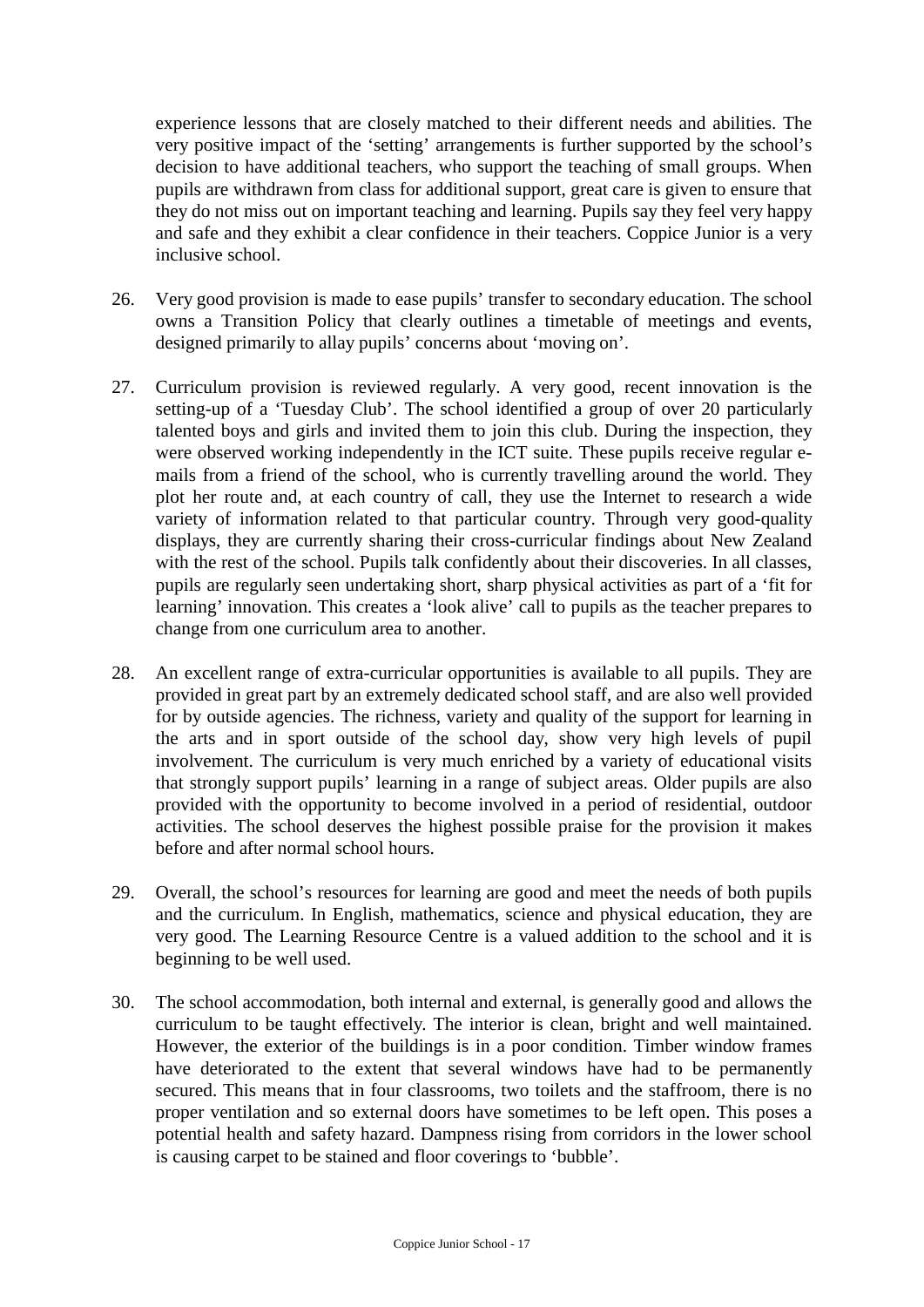### **Care, guidance and support**

The school ensures that pupils are outstandingly well cared for and protected. The support, advice and guidance that pupils receive about their achievements and their personal development are excellent. The school very successfully involves pupils in its work and development.

#### **Main strengths and weaknesses**

- The excellent policies and practices that ensure the school is a calm, safe and healthy environment.
- The excellent provision for pupils' personal development and pastoral care.
- The excellent relationships throughout the school.
- 31. Policies and procedures for child protection and for promoting the health, safety and general welfare of pupils are excellent and have improved since the last inspection. Examples of this excellent practice are the 'conflict mediation' training for Year 5 and 6 pupils, Circle Time, the 'bug boxes', the 'friendship bench', 'fit for learning' sessions and the 'Smiles Club'. Pupils have opportunities for competitive sport through interhouse matches, matches against other local schools and in other local competitions. Teachers and support staff know pupils and their families very well and cater for their needs extremely effectively. Arrangements for the induction of pupils into the school and for their transfer to the next phase of education are extremely good. The school actively seeks and acts upon the views of pupils through the school council. The house system, the appointment of prefects, the introduction of 'golden time' and the regular and much valued rewards and awards assemblies, mean that pupils are given ample opportunity to show initiative, accept responsibility and be recognised for their achievements, both in and out of school. Pupils, who are house captains and prefects, see themselves as 'ambassadors for the school'. The wide range of activities outside the classroom, including educational visits and visitors, all contribute significantly to the attainment and personal development of pupils.

#### **Partnership with parents, other schools and the community**

The school's links with parents are very good, as are the school's links with the local community. The school's links with other schools are exceptionally good.

#### **Main strengths and weaknesses**

- The school respects and values parents' views very highly.
- Regular opportunities are provided for parents to discuss their child's progress and to be better informed about the curriculum; such events are very well attended.
- Links with the local community are very good and members of the community very much appreciate the school's provision and the facility to use its resources.
- 32. Parents, who responded to the pre-inspection questionnaire (140) or, who attended the parents' meeting (42), have very positive views of what the school provides and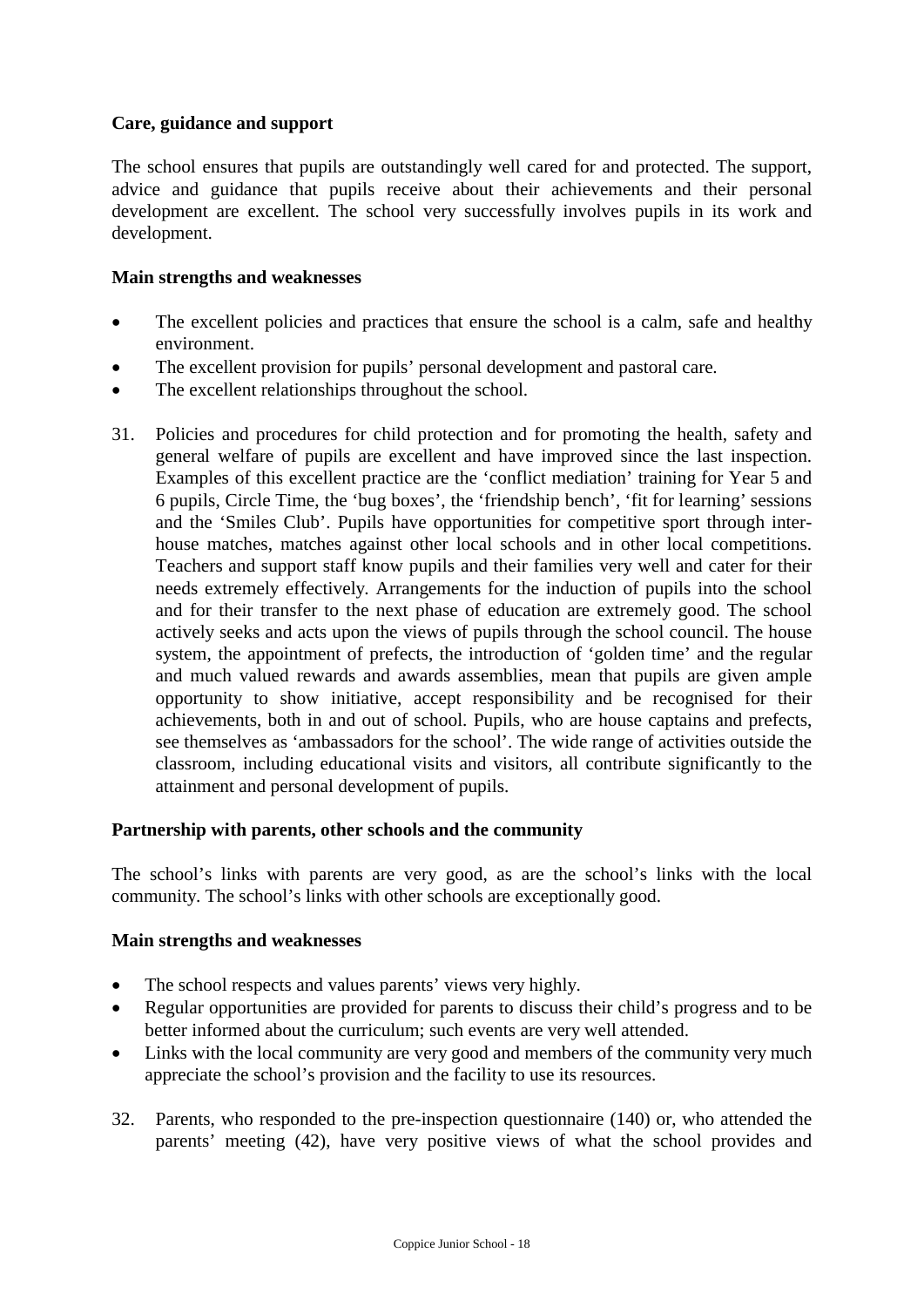achieves. Many parents have written to the school indicating their appreciation of what the school has done for their children.

- 33. The school's links with parents are very good and have been successfully maintained since the last inspection. A large number of parents help out in lessons and with other school activities. A number of these are parents, who no longer have children at the school, but feel that they are, thus, able to repay the school for their children's education. There is a very supportive Parent School Association (PSA) and a very committed group of parent governors. The information that parents receive about all aspects of school life and their children's progress is very good. Parents appreciate the openness of the school and the range of opportunities they have for consultation and to discuss issues with staff. The number of parents, who attend family assemblies, is impressive.
- 34. The school's links with the local community are very good. Through educational visits and visitors, and through involving parents and members of the community to support a range of school activities and events, the school successfully maximizes the resources at its disposal. Information and communication technology courses and positive parenting courses have been organised and are open to the wider community. The school facilities are used by a number of local groups out of school hours. Pupils are involved in a number of fundraising initiatives that they manage themselves and in the distribution of 'harvest parcels' within the local community. There are links with the Land Rover Company for Year 6 pupils and with a number of small businesses, who provide valuable support for the PSA.
- 35. The links with other local schools, particularly with the local comprehensive school, are excellent and the transfer of pupils into the school and on to the next phase of education is very effective. The local 'cluster group' of schools is very active and provides valuable resources and expertise for the school.

### **LEADERSHIP AND MANAGEMENT**

Overall, leadership and management are very good. The headteacher gives excellent, strong leadership and she is very ably supported by all staff, including the key staff, who comprise the senior management team. The headteacher provides clear direction for the work of the school. The school's values are very well promoted and are apparent in all aspects of the school's life. The high quality of the leadership inspires an excellent, highly supportive and conscientious team. Very good systems are in place to ensure the smooth running of the school. Subject leaders take their delegated responsibilities very seriously and in the core subjects especially, subject leadership is very good.

### **Main strengths and weaknesses**

- The excellent, strong personal leadership given by the headteacher.
- The excellent team spirit, which is evident across the whole of the school.
- The school's excellent ethos, which focuses very strongly on creating an environment in which pupils learn effectively, grow into mature young people, and are provided with a rich and broad curriculum so that all pupils can be successful.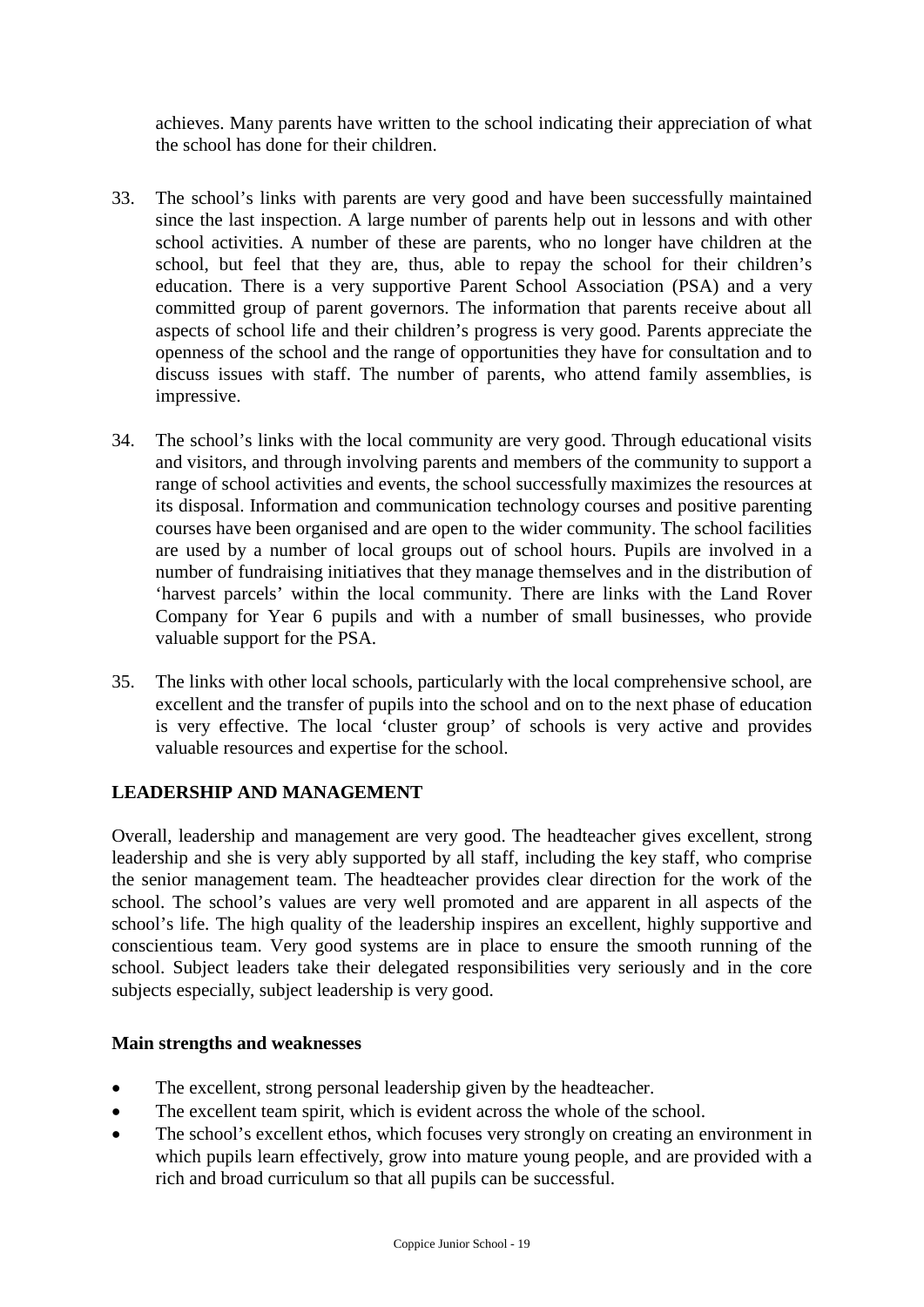The school gives very good value for money.

### **Commentary**

- 36. Leadership overall is very good. The headteacher leads the school superbly with the complete support and confidence of governors and staff. All staff, whether teaching, support, administrative or involved in site management, give their unstinting support to the school. The school's excellent ethos has been created in which all, both staff and pupils, are included and valued for their contribution to the school.
- 37. Subject leadership in the core subjects of English, mathematics, science and ICT is very good. Subject leaders have clear lines of delegated responsibility and they regularly review, monitor and evaluate rigorously standards and provision in their respective subjects.
- 38. Management is very good overall. Very good systems are in place to ensure the smooth running of the school. Agreed policies are implemented consistently. Induction procedures for new staff are very good and the school has a very well thought through and cohesive performance management policy. Within this, all teachers are required to have a whole-school priority, as well as individual targets, written into their performance management statement. Administrative staff are efficient, helpful and conscientious.
- 39. The school has sufficient well-qualified teachers to match the demands of the National Curriculum. There are just sufficient support staff, but they are deployed effectively to support pupils' learning.
- 40. There is a range of very good procedures for monitoring and evaluating the work of the school. Teachers are observed teaching regularly and given written feedback. The headteacher scrutinises pupils' work regularly and talks to them about what they are achieving. Pupils' progress is tracked using a range of data, including teacher assessments, tests, and results of national tests. Challenging group and individual targets are set and reviewed as part of this process. The school reports that there are plans for portfolios of work, exemplifying standards, to be assembled and for teachers to agree and moderate the levels of work, which pupils are producing.
- 41. Governance is very good. Governors are highly supportive and have a very good understanding of the work of the school. Governors hold the school properly to account and are genuine 'critical friends' of the school. They have a very good strategic overview and regularly receive good-quality reports from both the headteacher and subject leaders. All statutory requirements are met.

#### **Financial information for the year April 2002 to March 2003**

Income and expenditure  $(f)$   $\qquad$  Balances  $(f)$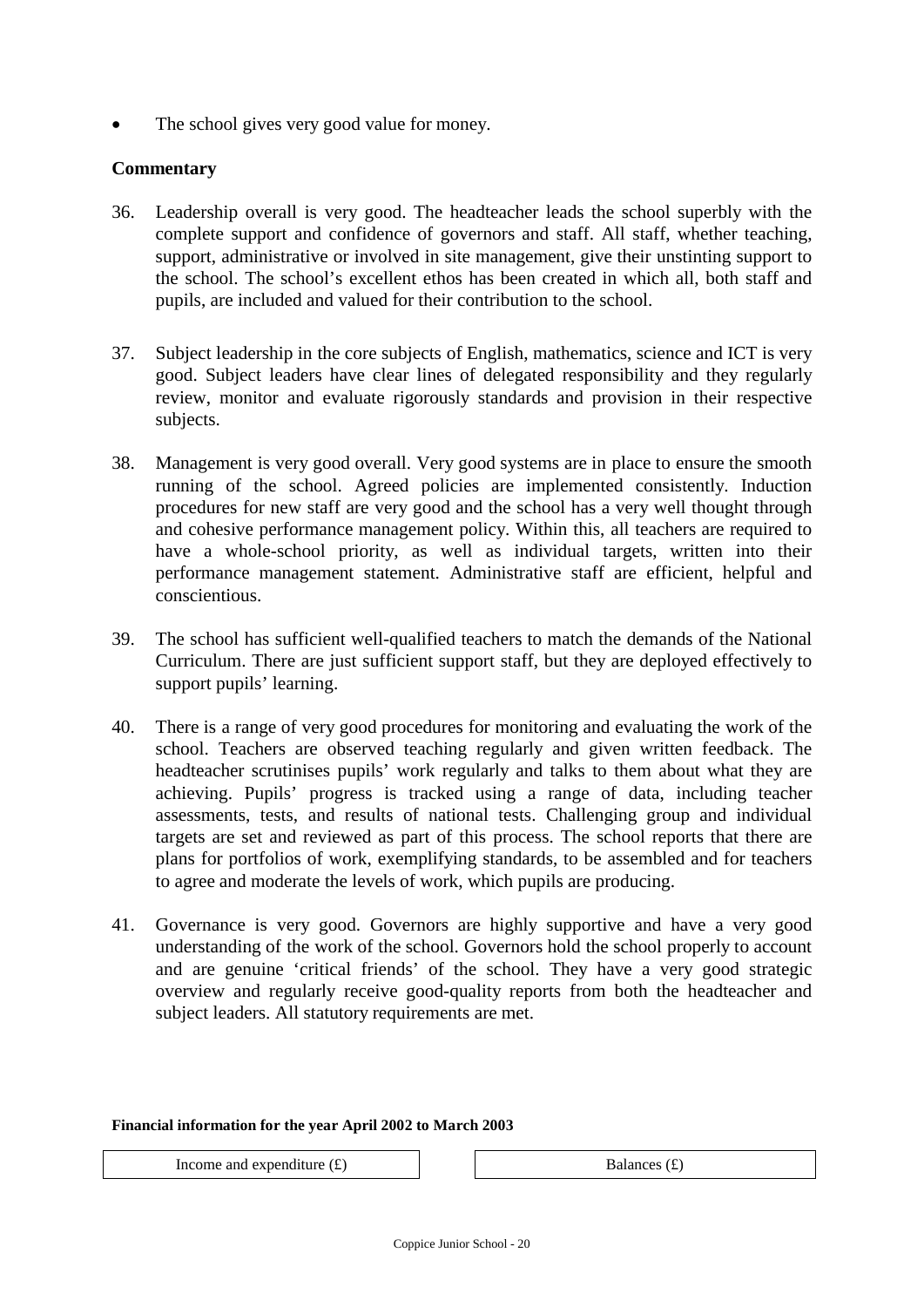| Total income          | 564,561 |
|-----------------------|---------|
| Total expenditure     | 565,629 |
| Expenditure per pupil | 2150    |

| Total income         | 564.561 | Balance from previous year          | 45.684 |
|----------------------|---------|-------------------------------------|--------|
| Total expenditure    | 565.629 | Balance carried forward to the next | 44.616 |
| xpenditure per pupil | 2150    |                                     |        |

42. There are very good systems and procedures for financial planning and to monitor and control expenditure. At £2150 per pupil, per capita expenditure is low and it is to the school's great credit that the quality of education provided is very good, when the school has to be managed on a tight budget. The carry forward is earmarked for the refurbishment of the school's entrance. Best value principles are firmly embedded in all decisions, and the governors rightfully make their priority that good-quality staff and resources are available to pupils in classrooms. The school provides very good value for money.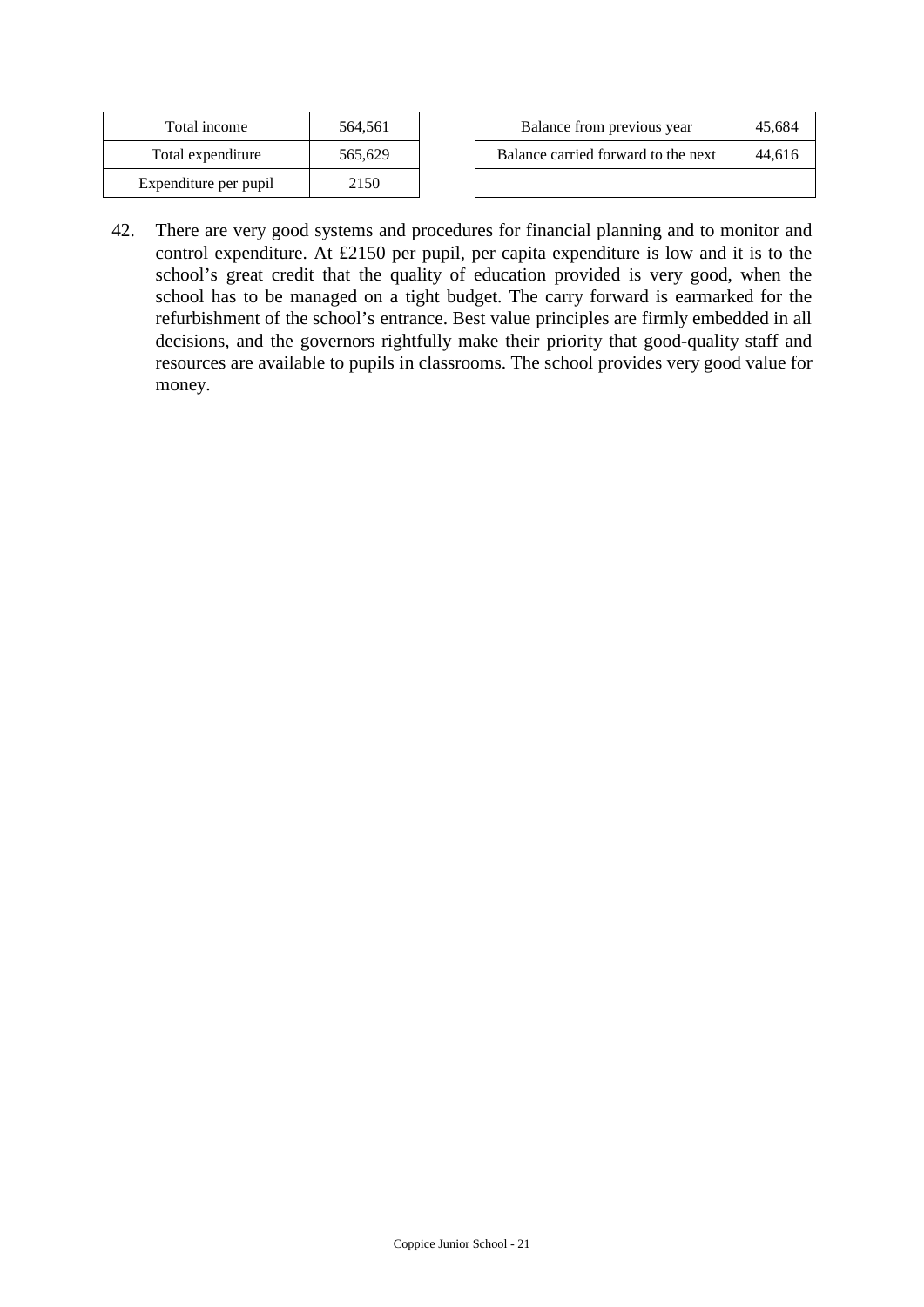# **PART C: THE QUALITY OF EDUCATION IN AREAS OF LEARNING, SUBJECTS AND COURSES**

### **SUBJECTS IN KEY STAGE 2**

#### **ENGLISH**

**English** Provision in English is **good**.

#### **Main strengths and weaknesses**

- Standards of reading are high.
- Standards of speaking and listening are well above average.
- Standards in writing are above average, though not quite as high as in reading.
- Pupils use their literacy skills to good effect across the curriculum, especially their highly developed reading, speaking and listening skills; a planned programme for extending writing opportunities across the curriculum has been started, but this is not yet fully implemented.
- Boys and girls achieve equally well.

- 43. Standards in English are well above average at Year 6. Standards have been consistently well above, or above, average, for the last three years in the results of the national tests. This consistency is to the school's great credit and is a consequence of much good teaching in English and a school culture in which pupils are encouraged actively to value literature and the skills of literacy. This is reflected in boys' good achievement in the subject. Boys and girls perform equally well in the tests; this is better than the national picture, where girls usually out-perform boys.
- 44. Pupils enter the school, in Year 3, with above average skills in English. They make consistently good, and sometimes very good, progress across the school and they achieve well.
- 45. Speaking and listening skills are promoted very well indeed. Pupils are very confident speakers and listen extremely attentively, interpreting instructions carefully and taking due note of others' views. Pupils are given good opportunities through drama, in productions and performances, and in assemblies to use their speaking skills to good effect. They are taught carefully to use key vocabulary correctly and precisely, related to each subject, which is a consistent strength throughout the school. Teachers use questioning skills effectively, so that pupils have to compose thoughtful answers and explain their reasons, rather than merely a 'yes' or 'no'.
- 46. Standards of reading are very good and well above average across the school. Older pupils read fluently and maturely, and with considerable expression; this is an improvement since the last inspection. Whilst reading an extract from the biography of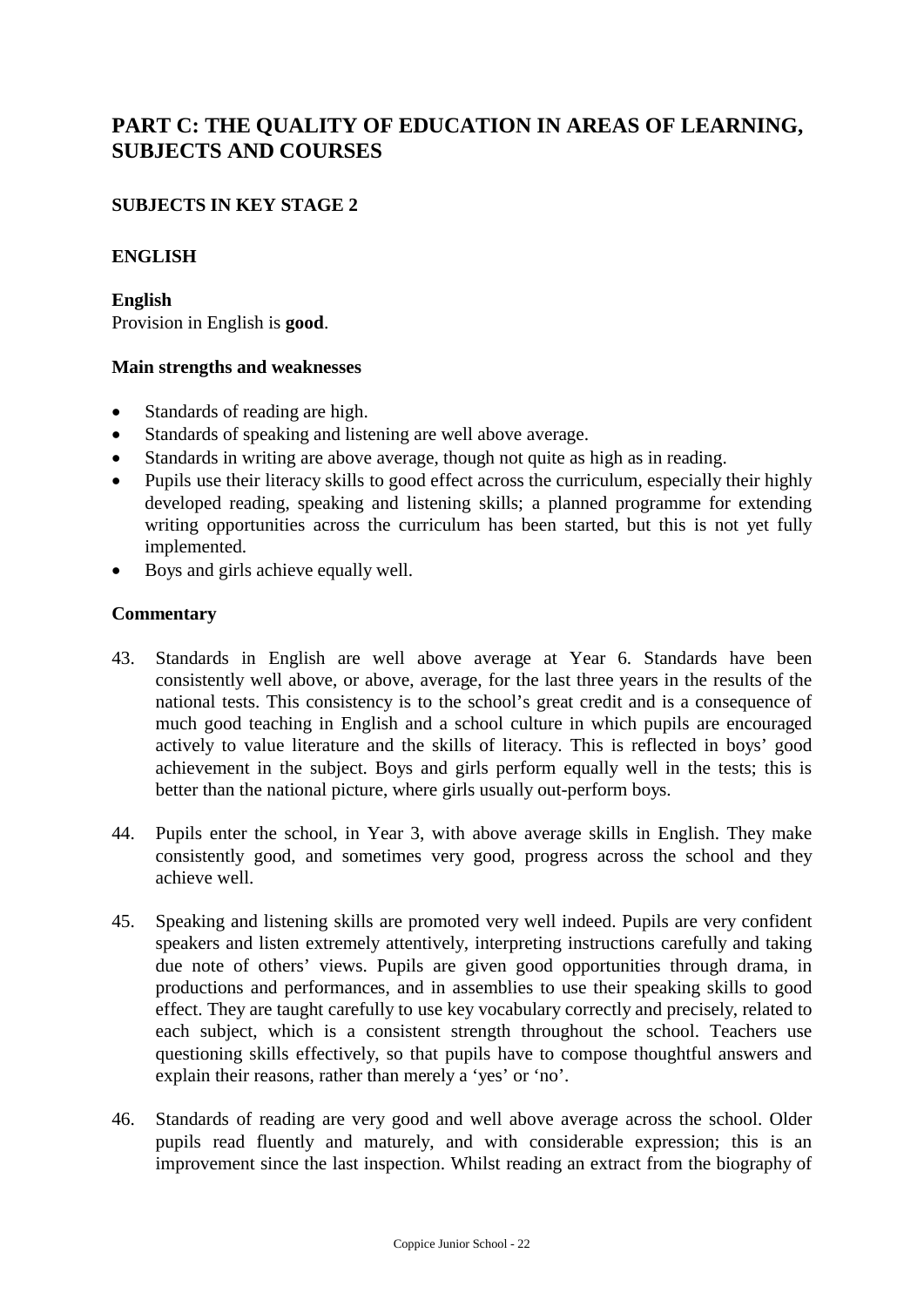Amy Johnson, Year 6 pupils read words such as 'aviation', 'qualified', and 'Melbourne' without hesitating. Evidence from discussions with pupils shows that they read a wide range of fiction and are knowledgeable, and confident to state their preference, about the work of different authors. They are enjoying using the recently developed library. They have an increasing awareness of the non-fiction classification system, though would benefit from further focused teaching sessions to help them to locate books quickly. Many of the parents are very supportive and listen regularly to their child read. Many of the pupils also belong to the local library. All of these factors make a significant contribution to pupils' love of literature.

- 47. Writing has been identified by the school as an area for further development. Whilst standards of writing are above average, standards are not as good as those in reading. The pupils mainly present their work well and, by Year 6, most use a joined, legible handwriting style. The school plans to adopt the same handwriting scheme as that used by the neighbouring infants' school, to bring about a consistency of approach. The writing curriculum is sensibly planned so that pupils are taught about the use and application of different ranges and genres of writing. They are taught to draft and revise thoughtfully their initial attempts at writing and to improve them. In the main, pupils' writing reflects the fact that grammar and structure are well taught. However, the school does not yet plan writing opportunities so that pupils are able to use and apply their skills across a range of curriculum subjects. Consequently, pupils are not always clear about the audience and purpose for their writing. The school's approach to the learning of spelling is currently being reviewed. It is too early to say whether it will bring about the anticipated improvements, but the pupils select and learn with considerable enthusiasm the new words they need to learn, so they are certainly motivated to improve their spelling. Currently, spelling standards are satisfactory.
- 48. The quality of teaching in lessons observed was good. This good-quality teaching was also reflected in the analysis of pupils' work, as the marking was generally of good quality, with clear indications given by the teacher as to what pupils should do to improve their work. The lesson's intentions are usually shared with the pupils and it is made clear to them what the teacher is looking for in the resulting piece of work. Pupils with special educational needs, and those for whom English is not their mother tongue, are well provided for and included. Individual and group targets are set for English and pupils are well aware of them, and how they will be assessed.
- 49. Subject leadership is very good. The co-ordinator has clear plans for the future development of the subject and has ensured that sufficient, good-quality resources are available to support English. Lessons are monitored regularly. Future plans for development include linking the use of the library and the ICT suite to create a Learning Resource Centre to better promote the use of pupils' independent research skills.

### **Language and literacy across the curriculum**

50. Pupils use their very well-developed and mature speaking and listening skills very well to support learning across the curriculum. This helps them to understand and articulate ideas very well. Additionally, they are able to assimilate information very quickly, using their very well-developed reading skills. Their maturity of understanding and very good spoken vocabulary is often much better than is revealed in their writing. Writing is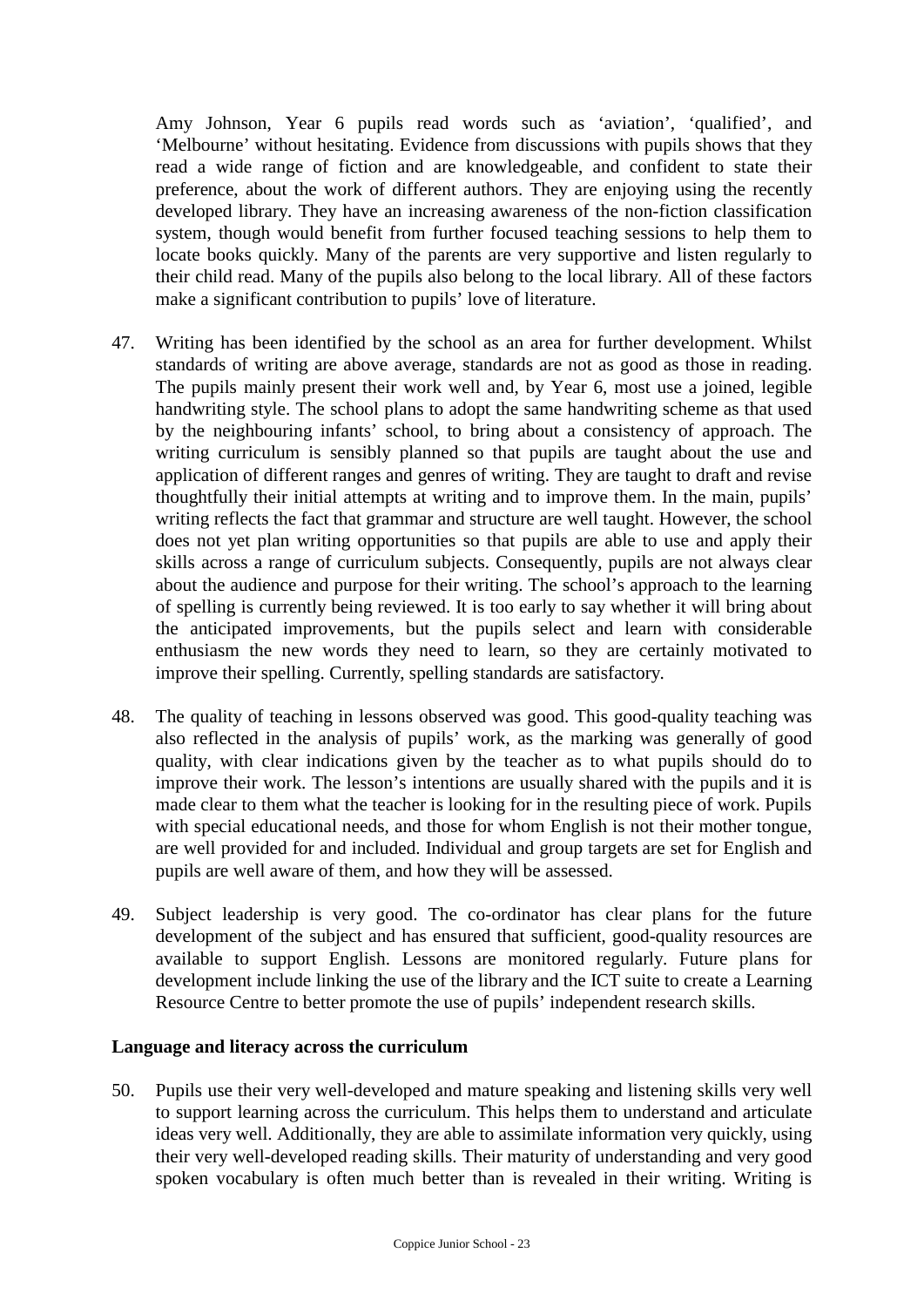used, and often well, to record learning in subjects such as history and science. However, there is no whole-school defined plan to identify precisely when and how writing is to be used to support another subject.

### **MATHEMATICS**

Provision in mathematics is **very good**.

#### **Main strengths and weaknesses**

- Very high standards have been maintained and improved since the last inspection.
- All pupils achieve well because of the overall very good teaching.
- Very good leadership and management is provided in the subject.
- Effective assessment procedures are used well.

#### **Commentary**

- 51. In the 2003 national tests taken by the Year 6 pupils, standards were very high when compared to schools nationally and also when compared to similar schools. Pupils' results in 2003 placed them in the top 5 per cent of schools nationally. This represents very good achievement since the time pupils joined the school.
- 52. Standards being reached by the current Year 6 pupils are well above average. There is no significant difference in the achievement of boys and girls. Pupils with special educational needs, and those of high ability, also do well. High standards have been maintained over the last five years and inspection evidence indicates that nearly half of the current Year 6 pupils are already working at an above average standard.
- 53. This overall good achievement is very well supported by a system of setting pupils, so that they are grouped according to their assessed mathematical ability. The very positive impact of this type of organisation is increased still further for some year groups, with the good use of additional teachers. Consequently, teaching can be more clearly focused on the different needs of individual pupils and there are smaller numbers of pupils in each group. The system works very well.
- 54. Most pupils have a good knowledge and understanding of all aspects of the mathematics curriculum. The positive development of problem-solving skills and strategies helps all pupils to understand the importance of mathematics in real-life situations. Mathematics becomes relevant as well as being fun.
- 55. During the inspection, the quality of teaching seen was good overall and no unsatisfactory teaching was observed. In Year 6 specifically, two lessons were very good and the other lesson was good.

Most significant strengths include:

 Teachers' day-to-day awareness of individual pupil's difficulties with immediate action taken to help;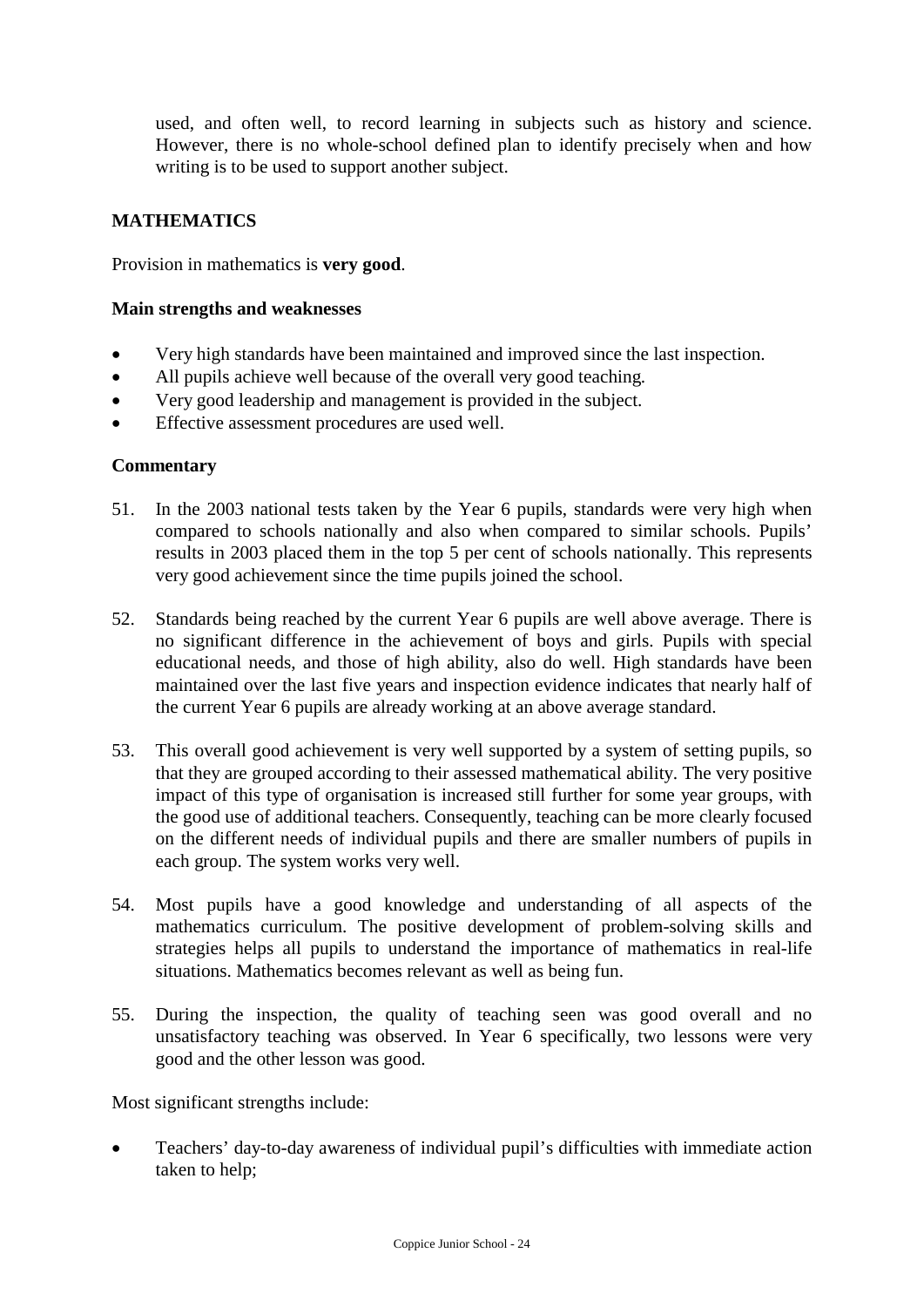- Questioning skills that support the development of pupils' understanding and the encouragement of all pupils to assess that understanding, on a daily basis;
- Very high expectations of behaviour and the development of mutual trust and respect;
- High expectations related to the way in which pupils present their work, which are very well supported by much high-quality marking.
- 56. In some lessons, higher-achieving pupils are not challenged quite enough to work faster and complete more. Based upon the analysis of pupils' work, the evaluation of standards achieved and also the teaching seen during the inspection, the overall quality of teaching in mathematics is very good.
- 57. Very good assessment of pupils' achievement is undertaken and information gained is used to track individuals as they move through the school. Assessment is also used to make decisions about how to group the pupils, and the composition of these groups are reviewed regularly.
- 58. Both leadership and management of the subject are very good. The experienced coordinator is a very good teacher of mathematics. She provided very good support to teachers by effectively overseeing the introduction and subsequent development of the National Numeracy Strategy. She passes on information and new ideas to all staff, regularly attending mathematics co-ordinator meetings arranged by the local education authority. She monitors teaching and learning and twice yearly scrutinises pupils' books to ensure that work undertaken matches that, which was planned. Resources to support the teaching of mathematics are very good.

### **Mathematics across the curriculum**

59. Good use is made of mathematics in other subject areas. The school has adopted nationally approved schemes of work for all subjects. These schemes identify a good range of opportunities for teachers to not only develop pupils' mathematical knowledge and understanding, but also to enable them to appreciate the importance of the subject in many aspects of life. For example, in their scientific investigations, pupils learn to understand the importance of collecting, representing and then interrogating data, in order to test predictions and to support conclusions.

### **SCIENCE**

The provision for science is **very good**.

#### **Main strengths and weaknesses**

- Pupils reach above average standards.
- Pupils achieve well.
- The school has improved standards and provision since the last inspection.
- The quality of teaching is good.
- A good emphasis is placed on investigative work.
- There is good use of assessment to help plan what is to be taught and learned next.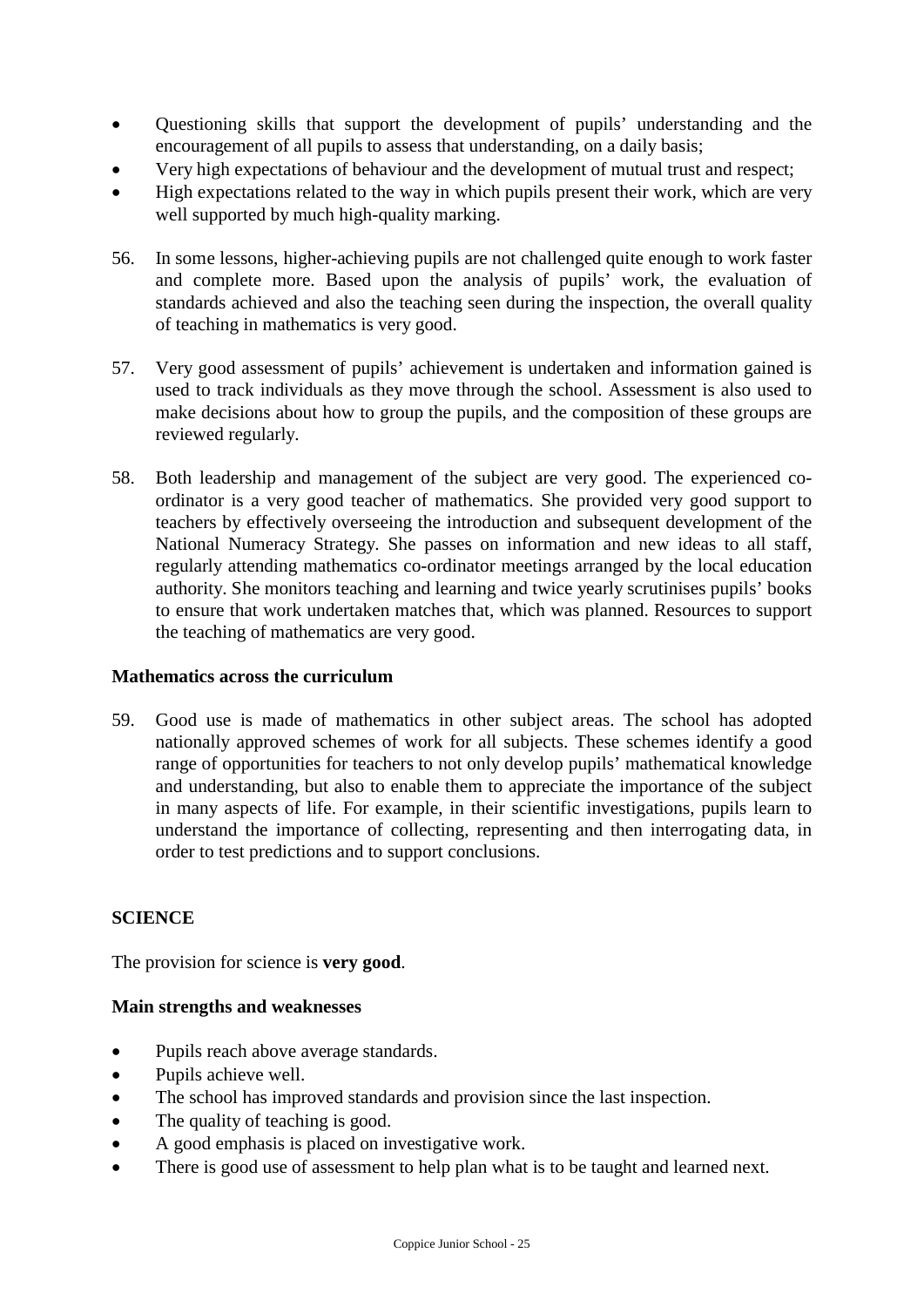- The subject is very well led, organised and managed.
- The school grounds are used well so that extensive use is made of fieldwork.

- 60. Attainment is above the national average for all schools nationally. Pupils in Years 3 to 6 achieve well. Members of staff have worked hard and effectively since the previous inspection to correct the weaknesses in provision that were stated at that time. Consequently, standards at the higher than expected level have much improved, from being close to the national average, to become above the national average following the tests completed in 2003.
- 61. The last report stated that there was a lack of opportunities for pupils to plan and to carry out investigations. Scrutiny of pupils' books and teachers' planning, coupled with observation of lessons, demonstrate that this is no longer the case. It was also stated that too few opportunities were provided for pupils to use their very good mathematics skills in science. This has been remedied. A feature of the lessons seen was that pupils are required and encouraged to think and to observe in a scientific manner. They predict possible outcomes of investigations, giving reasons for their ideas, and consider whether their tests are fair. Older pupils are able to explain why tests need to be repeated in order to be sure that they are valid. The idea of a practical investigative approach is being developed very effectively across the school. Pupils are given useful opportunities to discuss what they believe that they already know, what they wish to find out and to suggest the best methods of gaining information and understanding.
- 62. Although it was possible to see only three lessons during the inspection, the quality of teaching was very good on each occasion. Teachers use their very good subject knowledge to plan and present interesting learning content and activities; consequently, pupils are highly motivated and concentrate well on their tasks. A strength of the teaching is that the teachers' questioning skills are well developed to encourage pupils to think scientifically. Pupils are aware that their comments and thoughts are welcomed and that they will not be ridiculed for incorrect ideas; this leads to a wide range of suggestions for the class to consider and make decisions about. Pupils enjoy the practical nature of the lessons. During activities, they co-operate well in sharing materials and equipment and, when opportunities occur, they collaborate in decisionmaking. Conscientious teaching assistants support pupils with special educational needs, and those for whom English is an additional language, very well. There are no significant differences in the standards attained by boys and girls from any background.
- 63. The co-ordinator has good subject knowledge and she leads, organises and manages the subject very well. Her qualities have been recognised by her appointment as a lead teacher to manage the transition of primary pupils to the comprehensive schools. She has drawn together a suitable range of good-quality resources – including information and technology – to fit the needs of the science curriculum. Her monitoring of pupils' understanding has helped to pinpoint successfully where learning could be enhanced. A portfolio of pupils' completed work is being compiled, and whilst levels have been assigned to each piece, the usefulness to teachers would be greater if annotations were added to show why the given levels have been awarded.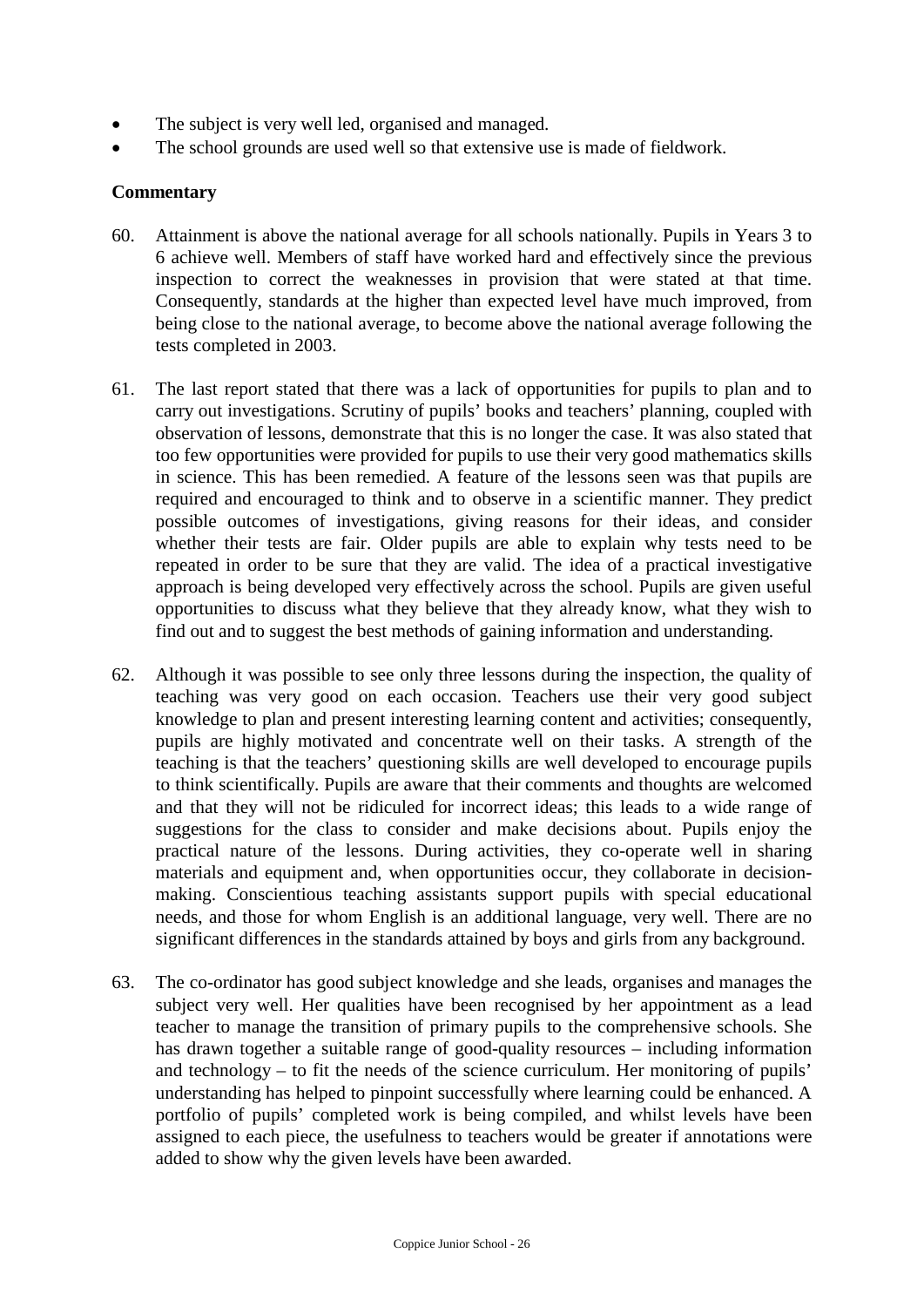## **INFORMATION AND COMMUNICATION TECHNOLOGY**

Provision for information and communication technology is **good**.

#### **Main strengths and weaknesses**

- The school has made very good improvement since the previous inspection; standards are now firmly in line with expectations.
- Pupils of all abilities achieve well and the higher-attaining pupils reach above average standards by the end of Year 6.
- Leadership and management are very good.
- The curriculum is broad and relevant.
- Planning is very good, enabling pupils to build on what they already know and can do.
- ICT is used effectively to promote learning in many subjects.

- 64. The school moved with determination following the previous inspection to remedy the narrow curriculum, unsatisfactory teaching and below average standards. The coordinator has provided a clear lead for a sustained strategy of continuous improvement with the active support of the headteacher and the commitment of all staff. Regular monitoring and evaluation on a broad front has enabled the school to identify precisely the steps needed to tackle remaining weaknesses. Ambitious plans have led to the subject being given strong emphasis in the curriculum and to the school working towards external accreditation and developing links with local industry.
- 65. The pupils in the present Year 6 have been the first group to benefit from the wellmanaged improvements that have taken place over the past four years. Pupils in their work and in discussion with inspectors demonstrated a high level of motivation. They respond well to teachers' high expectations and the good level of challenge in the tasks they undertake. Higher-attaining pupils consider that they are very well challenged. As a result of the thorough grounding that pupils receive in every strand of the ICT curriculum, they retain a good level of understanding and are able to apply their knowledge and skills in new situations. Pupils in every year group are working at the right level for their age. Higher-attaining pupils achieve well in response to the increased demands placed on their skills.
- 66. The regular and effective use of the large computer suite has been instrumental in promoting good achievement. Teachers also make good use of the limited computers in classrooms and are set to benefit from further installations in the very near future. The high-quality work of the learning support assistant with responsibility for the suite not only ensures that technical hitches are ironed out quickly, but that the right software is readily accessible. She also works very effectively with pupils. The provision of a wide range of good-quality software has enabled the school to meet the requirements of the National Curriculum in full. Previously identified areas of weakness in control, monitoring and modelling have been tackled in depth. The school has made particularly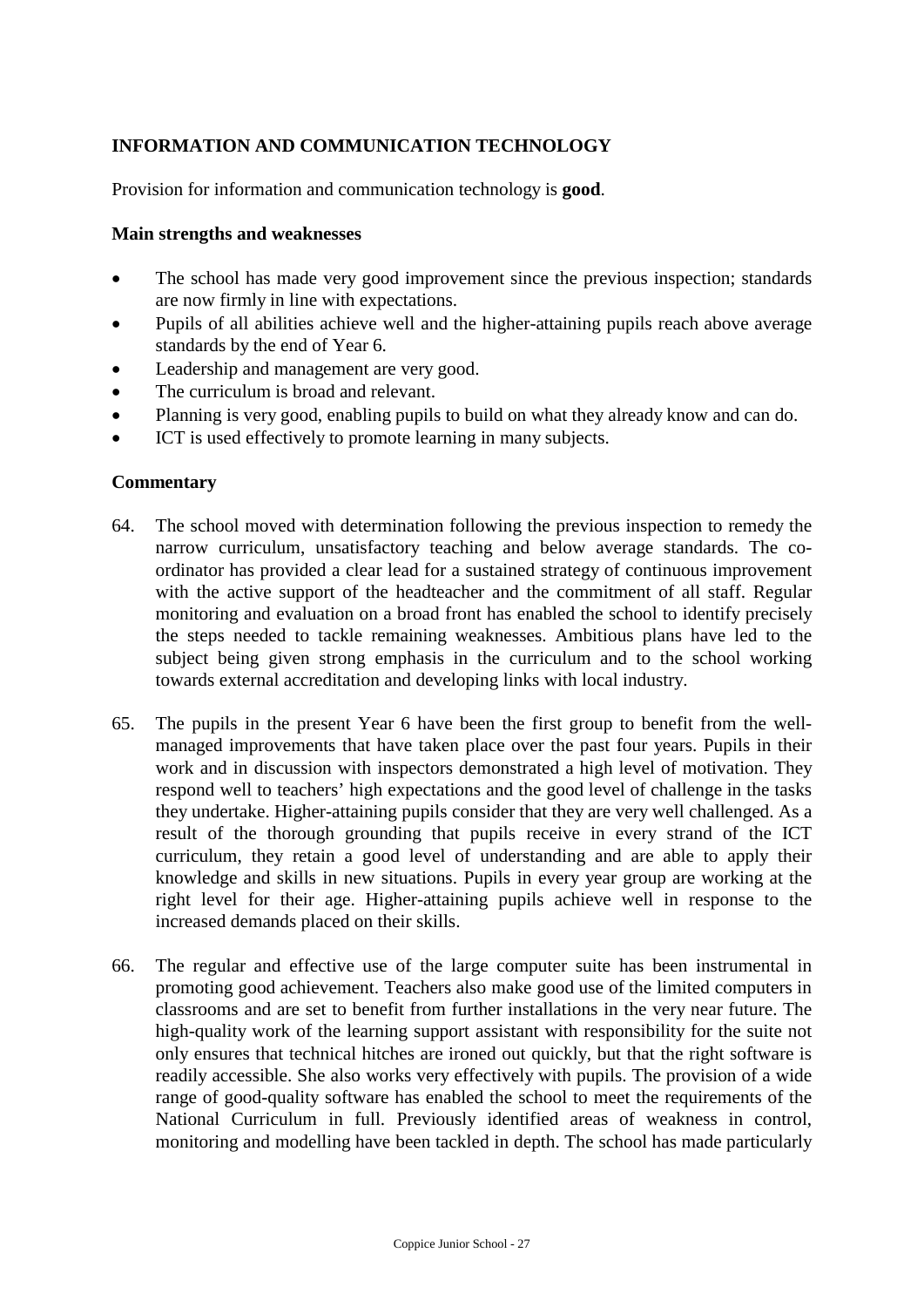good strides in developing control technology where standards in Years 5 and 6 are above those found in most schools nationally.

67. The quality of teaching and learning is good. Teachers have benefited from goodquality training and support. As a result of their own increased confidence and competence, they have high expectations of what their pupils can achieve and a good understanding of how ICT can be used to support learning effectively in other subjects. Planning is of a high order with very good use made of the national scheme of work and the regular use of integrated tasks to assess pupils' achievements. Assessment procedures are good and continuing to develop with the introduction of self-assessment. Pupils are developing a good understanding of procedures and processes because teachers are successful in encouraging them to evaluate what they have learned and to make decisions about how they would proceed in the future.

### **Information and communication technology across the curriculum**

68. As an integral part of its strategy to raise standards, the school has given good consideration to the use of ICT across the curriculum. All subject co-ordinators have attended training and have incorporated ICT into medium-term plans. The school has worked hard to track down good-quality software to support pupils' learning and is constantly evaluating how well it suits its purpose. Teachers seek ways in which pupils can learn new skills in a relevant context, so that skills are never taught in isolation. Pupils can always see a purpose for what they are doing and are motivated to try their hardest. The school is alert to the way in which programs can provide the most effective way to promote learning in other subjects, for example, in practising multiplication tables or undertaking research in religious education or history. The school has well thought through plans to further develop provision and standards in ICT.

### **HUMANITIES**

#### **Religious Education**

The provision in religious education is **satisfactory**.

#### **Main strengths and weaknesses**

- The subject makes a good contribution to pupils' spiritual, moral, social and cultural development.
- Topics are presented in an interesting way so that pupils display keen interest in getting to grips with new ideas.
- Insufficient opportunities are made available for pupils to visit, or to receive visits from, the followers of world faiths other than Christianity.

#### **Commentary**

69. The standards and practices stated in the previous report have been maintained. By Year 6, pupils have a sound understanding that Christianity is the main religious tradition in Great Britain. By this time, they have also received sound insights into the beliefs and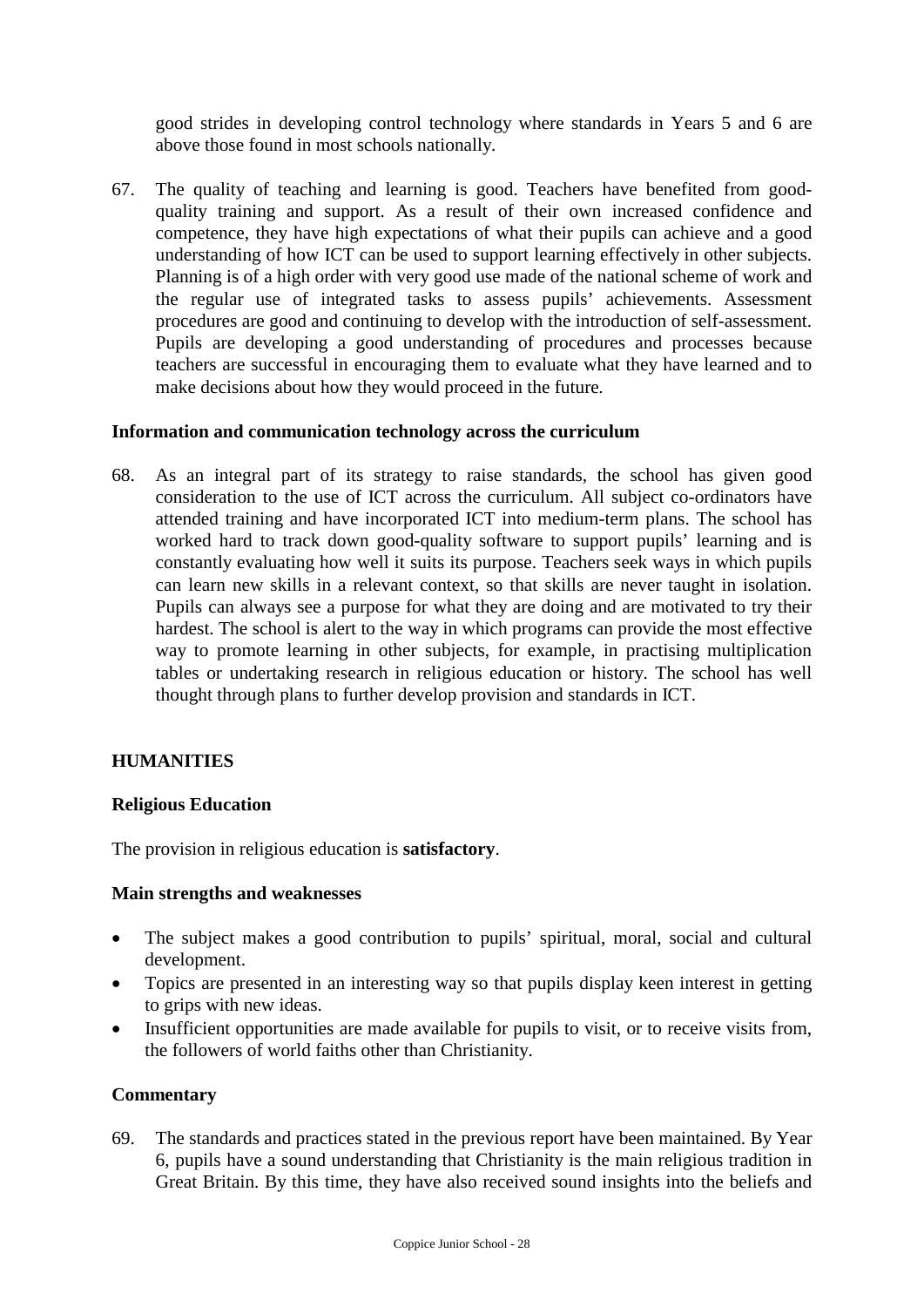traditions of Hinduism, Islam, Judaism and Sikhism. However, unlike their studies of Christianity, which have properly involved first-hand visits and explanations from faith leaders, their contacts with other faiths have been largely second-hand. Opportunities have been missed for pupils to visit the places of worship of other faiths or to listen to faith leaders talk about their cultural beliefs and traditions.

- 70. The presentation of opportunities for pupils to discuss and consider social and moral issues is good. Pupils in Year 4 were united in praising the actions of the Good Samaritan and were able to state clearly why they found the actions of others to be unacceptable to them. When discussing anger in Year 5, pupils distinguished between justifiable and unjustifiable anger as the teacher presented separate situations. Teachers are careful to present situations for discussion in a neutral manner so that they do not unduly influence pupils' ideas. Consequently, pupils come to their own conclusions and learn to discriminate their ideas of right and wrong actions and beliefs. Conversations with pupils show that due to their studies in religious education, they have developed a strong antipathy towards discrimination of all kinds. Older pupils make frequent references to the life of Martin Luther King when illustrating their own attitudes.
- 71. The quality of teaching seen was good. Judged on their attitudes at the beginning of lessons, pupils obviously expect that lessons will be interesting and stimulating; they are not disappointed. Teachers' questioning techniques are good. Pupils respond willingly, so enhancing their listening, thinking and speaking skills. Pupils understand that their ideas are valued and so they are not afraid of being wrong in what they say. Owing to the good quality of the teaching observed, behaviour was good and pupils remained on task for the duration of the sessions.
- 72. The co-ordination of the subject is satisfactory. The locally produced guidelines designed to support the locally agreed syllabus are followed sensibly and effectively. Resources, including artefacts for each religion studied, are of good quality. The coordinator has recognised the need to design an assessment-recording sheet for pupils to be able to evaluate their own understanding; this is good practice. Opportunities are missed to enhance pupils' contact with, and understanding of, members of communities other than their own in order to make them further aware of the richness and cultural diversity of modern British society.

### **Geography and History**

The provision for both geography and history is **good**.

#### **Main strengths and weaknesses**

- In both subjects, there is strong emphasis on pupils' acquisition of skills and concepts as well as facts.
- Pupils particularly enjoy history.
- Wherever possible, the two subjects are presented to complement each other.
- There is good use of first-hand experiences to enrich experiences and understanding.
- Opportunities to enhance pupils' writing skills through work in geography and history are sometimes missed.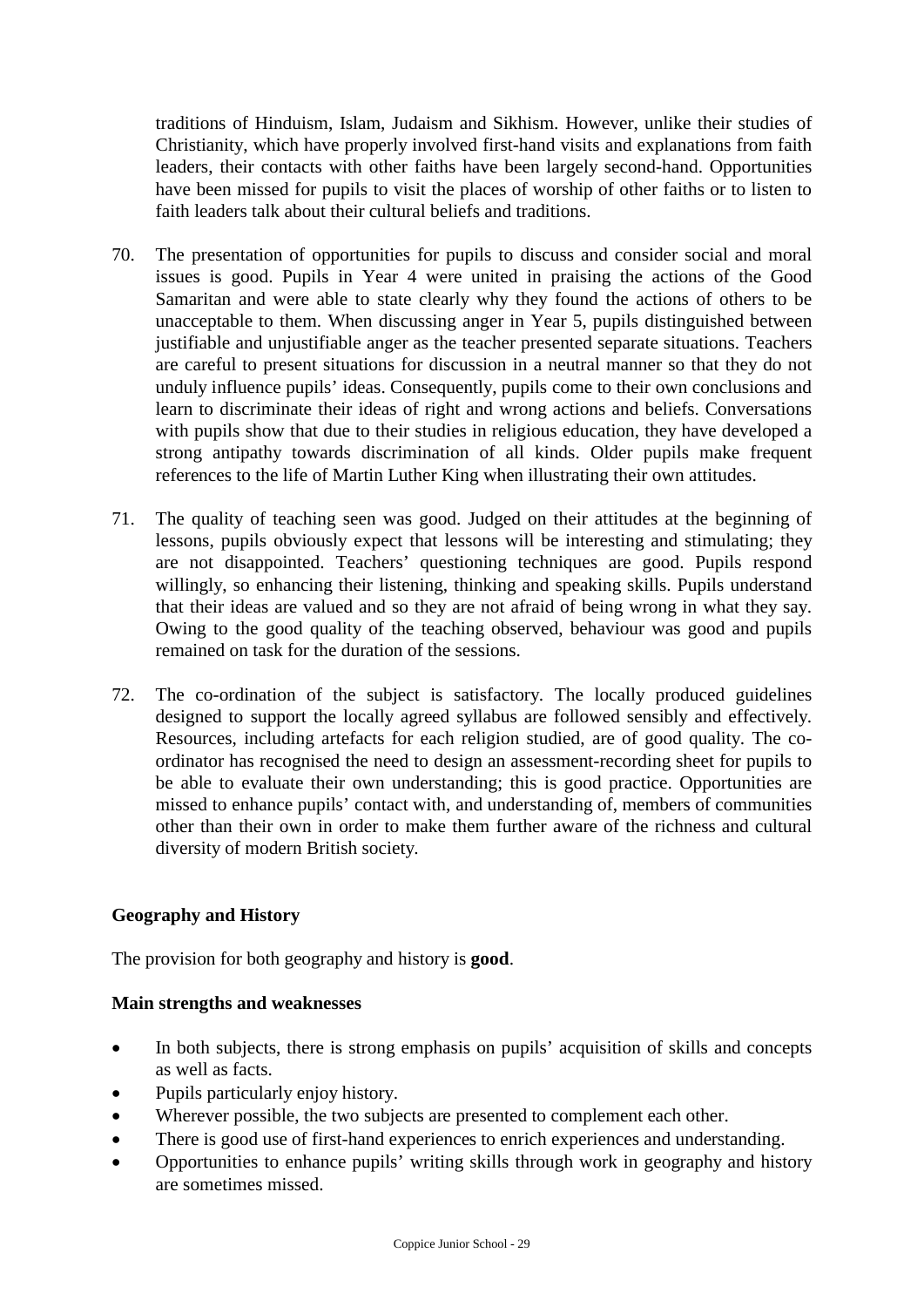- 73. The weaknesses mentioned in the last report have been overcome and there is now a strong emphasis on pupils acquiring relevant skills and concepts in both subjects. There is also good practice in presenting the subjects together wherever this is possible. For example, in the Year 6 local history study of Solihull during the Second World War, links established with pupils' geographical knowledge mean that pupils are helped to understand where local historical events took place. Similarly, in a Year 3 geographical study of the effects of a shopping development on the local environment, pupils' understanding is enhanced by their teacher's memories of what the area being studied looked like before the shops were built. The area surrounding the school is used to good effect for field studies that include elements of historical architecture in the design of houses and other buildings.
- 74. The current school aims for geography and history were very well illustrated as Year 6 pupils questioned four senior citizens from the community about their experiences during the Second World War. The adults and pupils had been well briefed for their roles. The pupils learned the same good level of factual information that was stated to be the case at the last inspection. In addition, they now learn much more about change over time, cause and effect and similarities and differences, and these are used easily and to good effect. Pupils asked, for example, about what had happened during the war, and how what had happened had affected the lives of individuals and the community. Other pupils were engaged in using school logbooks from the same years to extract information about the education of children during the bombing raids that took place. There were very good links with English as pupils used key words to make notes to enable them to feed back their research to the rest of the class. During these sessions, listening and speaking skills were of a high order. In geography, the study of pupils' own needs and use of water enables them to gain an understanding of the often acute differences experienced by children of their own age, who live in countries where water supplies are less accessible. In this manner, the lack of the skills of analysis and understanding found in the school at the time of the last report has been removed.
- 75. Teaching in both subjects is good because teachers take care to provide interesting subject matter and to offer pupils opportunities to play a full part in their own learning. Whenever possible, pupils are encouraged to carry out their own investigations, often using their own family, so that the facts presented do not all come from a single source. This level of participation excites interest and willing involvement. In the classroom, it pays dividends in the concentration and good behaviour of the pupils.
- 76. Leadership is good. Assessment is carried out to good effect and is used to plan what will next be taught and learned. The co-ordinator's monitoring of pupils' responses showed a preference for history; this information was used to make a sensible decision to integrate the subjects in order to help pupils to understand the complementary nature of geography and history. Resources are comprehensive and relevant. The subjects make a good contribution to pupils' social, moral and cultural development.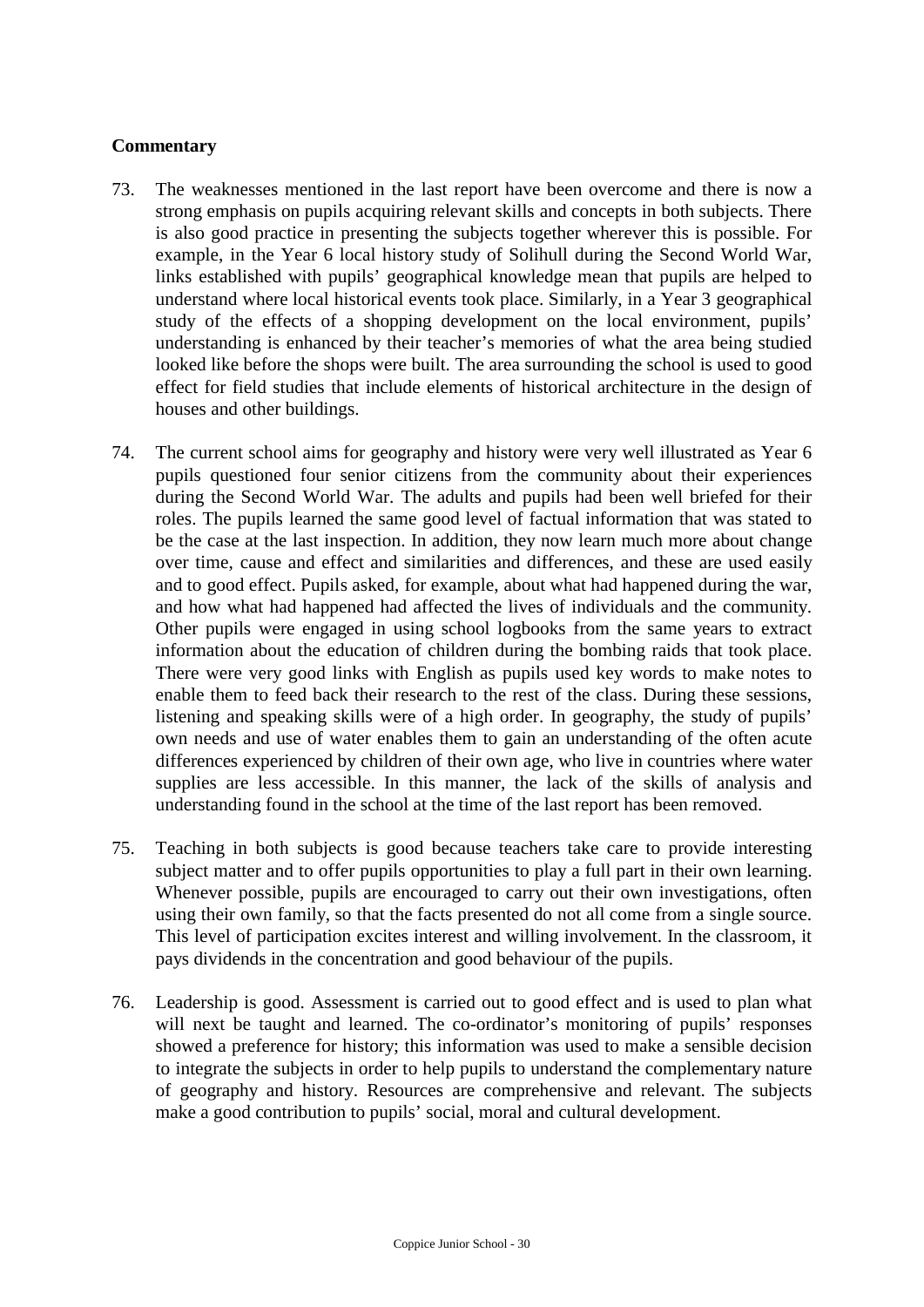## **CREATIVE, AESTHETIC, PRACTICAL AND PHYSICAL SUBJECTS**

Design and technology, music and art are all taught regularly, but there is not sufficient evidence to make an overall evaluation about the quality of the provision in these subjects.

### **Physical Education**

Provision in physical education is **good**.

#### **Main strengths and weaknesses**

- Pupils attain standards in gymnastics and games' skills, which are better than those normally expected for pupils by the end of Year 6.
- The quality of teaching, which is consistently good and sometimes very good and there is a good level of subject expertise.
- The enthusiasm and personal commitment of the subject leader, who regularly supports individual teachers and helps them to improve their expertise in teaching the subject.
- The wide range of sporting extra-curricular activities provided has a most positive impact on pupils' achievement and the standards they reach in physical education.

### **Commentary**

- 77. Pupils across the school reach higher standards in physical education than would normally be expected from pupils at this age and stage. They participate, both in lessons and in extra-curricular sport, with tremendous enthusiasm. High standards have been maintained since the last inspection.
- 78. Pupils participate regularly in sports fixtures and matches with other schools. This fosters their sense of self-esteem as they are representing the school, and helps them to develop sportsman-like attitudes, on which the school insists.
- 79. In games and gymnastics lessons, pupils are very well co-ordinated, agile and selfaware. They work very well in small groups and teams. They are reflective and are well able to evaluate, refine and improve their performance. Pupils take great care of resources and equipment.
- 80. Teachers manage and organise the pupils very well in lessons, and pupils are taught to be keenly aware of safety issues and to use space well. Teachers have consistently high expectations of good behaviour and pupils respond accordingly. The physical education curriculum is well structured, so that pupils have enough time to develop and refine their skills over a 'block' of time, for example eight lessons. Pupils enjoy the 'fit for learning' sessions, which are short, but effective, and are planned during the afternoons.

### **PERSONAL, SOCIAL AND HEALTH EDUCATION AND CITIZENSHIP**

Provision for pupils' personal, social and health education is **very good**.

#### **Main strengths and weaknesses are:**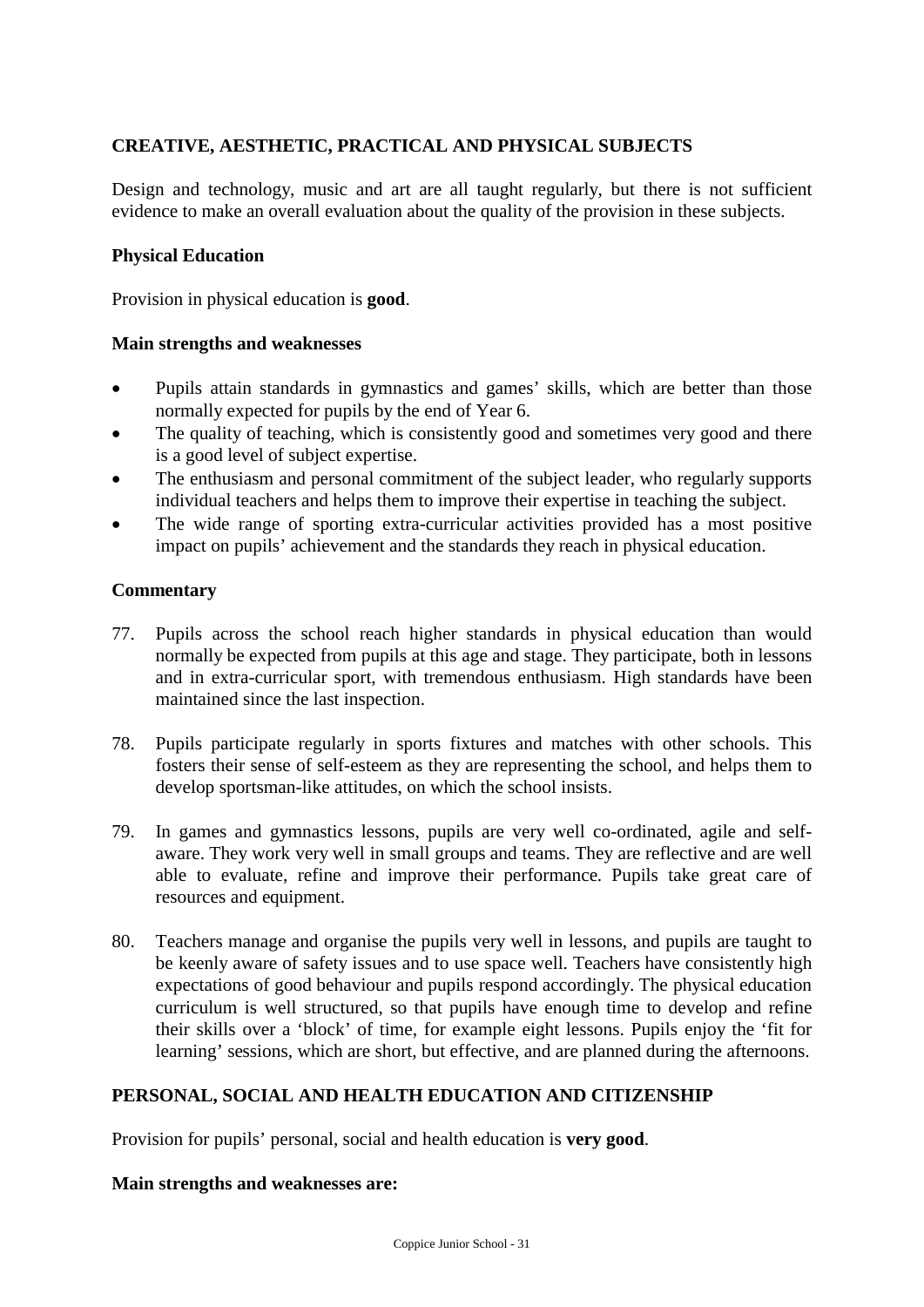- The highly effective school council, chaired by a Year 6 pupil, gives pupils a very good understanding of consultative and democratic processes.
- Circle Time is used especially well to support pupils' personal development.
- Both the school council and Circle Time make an exceptionally effective contribution to pupils' very highly developed speaking and listening skills.

### **Commentary**

81. A designated co-ordinator oversees this provision and fulfils her role very well. As a result of teaching groups of pupils on a regular basis, she gets to know them well. She is responsible for the establishment of both Circle Time and the school council and is most enthusiastic. In-depth planning of new approaches to delivering health and social education is already established, with implementation and additional staff training to take place in the current academic year. Current practice includes a specific, six-week slot for Year 6 pupils in the spring term, when substance misuse, alcohol and drugs awareness are discussed. A theatre company presents a 'puberty' production for the same pupils, followed by separate workshops for boys and girls. Parents of Year 5 pupils are given the opportunity to view a video related to 'body changes' and are allowed to decide whether or not their child should watch it. All parents react positively. During the inspection, the school council and two periods of class Circle Time were visited and are judged to provide very good support for pupils' personal and social education.